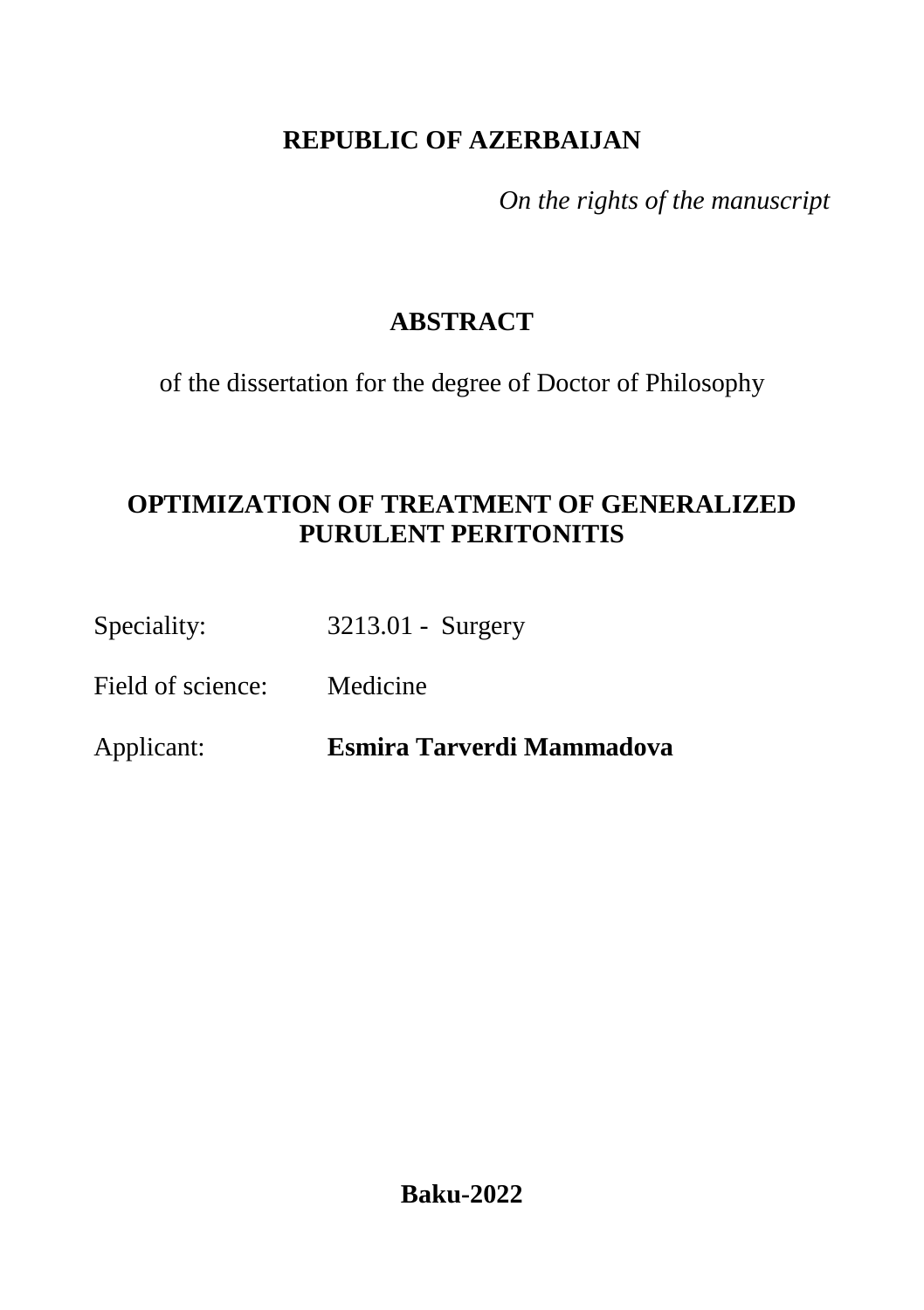The Dissertation was carried out at the III Department of Surgical Diseases of Azerbaijan Medical University, the surgery department of Azersu Construction Joint Hospital.

| Academic<br>supervisor:    | doctor of Medical Sciences, professor<br>Alikram Mustafa Mammadov                        |  |
|----------------------------|------------------------------------------------------------------------------------------|--|
| Scientific consultant:     | doctor of Philosophy in Medicine,<br>Associate Professor<br><b>Mehman Rustam Guliyev</b> |  |
| <b>Official opponents:</b> | doctor of Medical Sciences, professor<br><b>Saday Aghalar Aliyev</b>                     |  |
|                            | doctor of Medical Sciences<br><b>Elbrus Aydın Rustamov</b>                               |  |
|                            | doctor of Medical Sciences                                                               |  |

**Sahib Ahmad Huseynov**

ED 2.06 Dissertation Council of the Higher Attestation Commission attached to Azerbaijan Medical University under the President of the Republic of Azerbaijan

Chairman of the Dissertation Council:



 $\bigcup$  when

doctor of medical sciences, professor **Surkhay Ismayil Hadiyev**

Scientific Secretary of the Dissertation Council:

 $\frac{1}{2}$ 

doctor of medical sciences, professor: **Fariz Hidayat Jamalov**

Chairman of the scientific seminar:

doctor of medical sciences, professor **Mahammad Mahammadali Karimov**

**IMZANI TƏSDİQ EDİRƏM** Azafbaycan Tibb Universitetinin **FI Mİ KATİRİ** Tibb elmləri doktoru, professor **Nazim Adil oğlu Panahov** 

 $29.04.22$ 2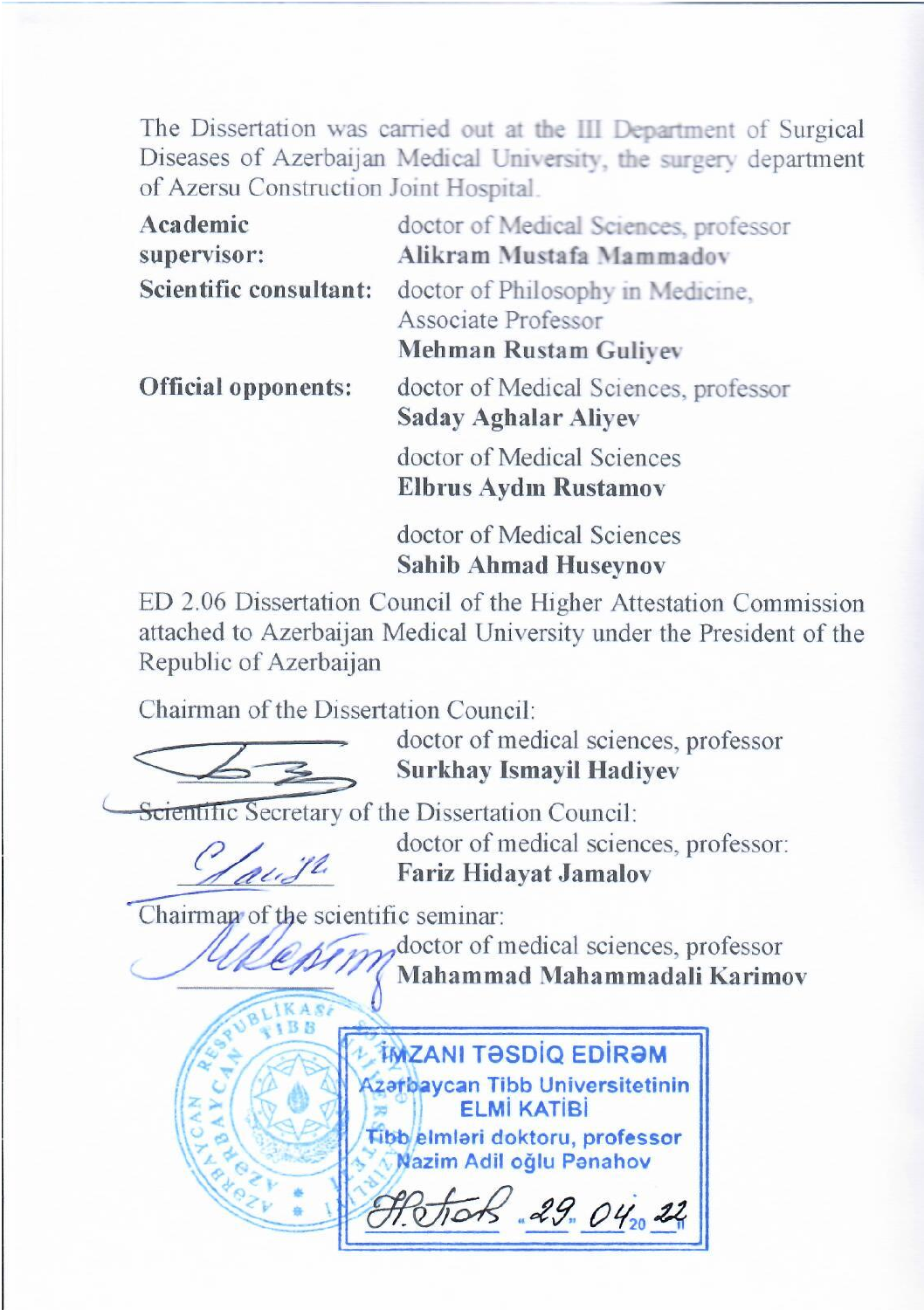### **GENERAL CHARACTERISTICS OF WORK**

**The actuality of the subject.** Notwithstanding numerous scientific studies in various fields, a perfect idea on the tactics of diagnosis and treatment of acute purulent inflammatory diseases of the abdominal organs has not been formed yet<sup> $1,2$  $1,2$ </sup>.

Though that generalized purulent peritonitis has always been on the focus of clinicians, the failure to treat it radically has been repeatedly and consistently reflected in the recent researches<sup>[3](#page-2-2)</sup>. The frequent occurrence of various variants of complications indicates the need for more in-depth study of the pathogenesis of peritonitis and dictates new research.

Notwithstanding that the range of modern treatments of perito-nitis is very rich, they need to be systematized on a scheme<sup>[4](#page-2-3)</sup>. It is also known that bacterial pathogens in peritonitis are triggers of the activation of immunocompetent cells. The complex cytokine being the basis of protection against infection activates a cascade of interactions, it can completely shake the body's defense ability and lead to the development of toxic shock <sup>[5](#page-2-4)</sup>.

Despite the generalized prevalence of peritonitis, severe and complex clinical course, improvement of early diagnosis and operative treatment, application of modern antibacterial drugs, new methods of intra and postoperative rehabilitation of the abdominal cavity, as well as methods of efferent detoxification of the body, lethality of

<span id="page-2-0"></span> <sup>1</sup> Vachev AN Intraoperative method of diagnosing the characteristics of the microflora in common peritonitis / A.N. Vachev, В.К. Koritsev, IV Antropov et al. // Bulletin of "REAVIZ" Medical Institute. - 2017.– № 6. - P.150 - 153.

<span id="page-2-1"></span><sup>&</sup>lt;sup>2</sup> Fomin P.D. Tertiary peritonitis as a problem of abdominal surgery / Matviychuk O.B. // Clinical surgery. – 2018. - Т. 85, № 1. - P. 49-51.

<span id="page-2-2"></span><sup>&</sup>lt;sup>3</sup> Germer C.T. Peritonitis / Eckmann C. // Chirurg. 2016 Jan;87(1):3-4. German. doi: 10.1007/s00104-015-0118-5. PMID: 26637191.

<span id="page-2-3"></span><sup>4</sup> Honore Patrick M., Cytokine removal in human septic shock:Where are we and where are we going? / Hoste Eric, Molnbr Zsolt et all.// Ann. Intensive Care.-2019 9:56<https://doi.org/10.1186/s13613-019-0530-y>

<span id="page-2-4"></span><sup>5</sup> Boldingh Q. Abdominal Sepsis. /de Vries F., Boermeester M.A // Curr. Opin Crit. Care -2017;23(2) - p159–166.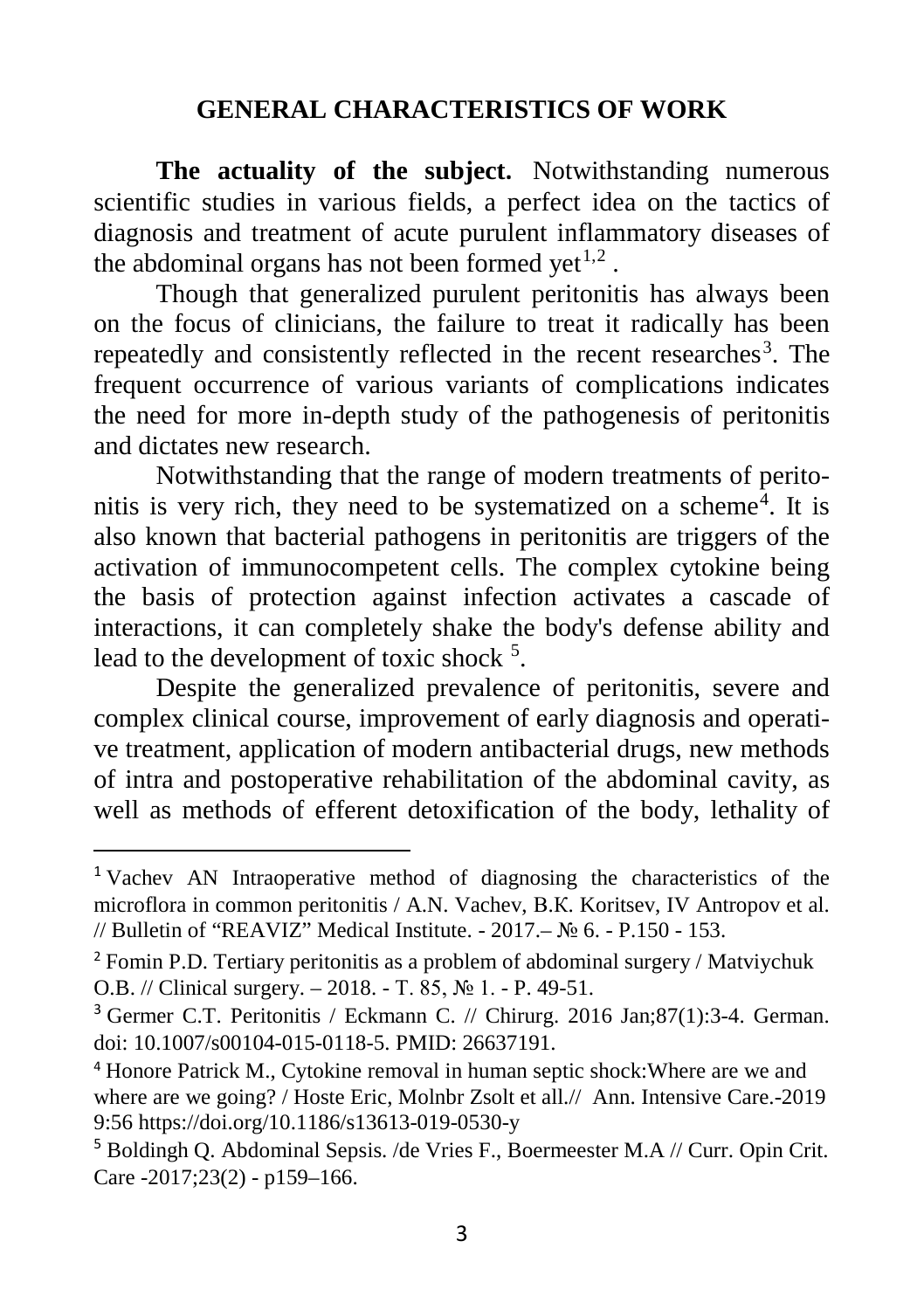peritonitis varies between 20-60% [6](#page-3-0) . Intra-abdominal complications requiring relaparotomy occur at 20.8-46% of patients undergone surgery<sup>[7](#page-3-1)</sup> .

Mortality in peritonitis varies depending on the etiological structure of the disease, the initial somatic and immunological status of the patient, the characteristics of the course of the pathological process, the prevalence and severity of peritoneal damage, as well as various treatments.

Disruption of the body's immune mechanisms at patients with peritonitis leads to cytokine immunodeficiency and increase in antimicrobial peptides associated with the synthesis and reception of cytokines <sup>[8](#page-3-2)</sup>. Basing on numerous researched scientific sources, it can be stated that the role of cytokines, antimicrobial peptides, indicators of the antioxidant system in the pathogenesis of generalized peritonitis, their relationship with endogenous intoxication, the prognostic significance of these indicators has not been fully studied yet <sup>[9](#page-3-3)</sup>.

As well, the use of both classical and combined efferent (membrane plasmapheresis, cryopheresis, intravascular ultraviolet and laser radiation) and enzyme therapy, their effect on the course of peritonitis has been evaluated so far only by proving on the basis of clinical monitoring  $10$ .

Comparative monitoring of changes in the dynamics of lipid peroxidation products, cytokines and antimicrobial peptides in the

<span id="page-3-0"></span> <sup>6</sup> Jörres Achim. Blood purification in sepsis // Critical Care -2018 -22:357 <https://doi.org/10.1186/s13054-018-2286-4>

<span id="page-3-1"></span><sup>7</sup> Kempker J.A. The Changing Epidemiology and Definitions of Sepsis / J.A. Kempker, G.S. Martin // Clin Chest Med.- 2016.- Vol.37, No2.- P. 165-179.

<span id="page-3-2"></span><sup>8</sup> Tochie J.N. Global epidemiology of acute generalized peritonitis: a protocol for a systematic review and meta-analysis / Aqbor N.V., Leonel F.T. [et al].// BMJ Open - 2020;10: p. 1-4. e034326. doi:10.1136/bmjopen-2019-034326

<span id="page-3-3"></span><sup>&</sup>lt;sup>9</sup> Shyam G. İntra-abdominal Infections in Adults./ Engi Nakhla// US Pharm. -2016;41(4):5-12

<span id="page-3-4"></span><sup>&</sup>lt;sup>10</sup> Schwarz J, Guidelines on the use of therapeutic apheresis in clinical practice— Evidence-based approach from the Writing Committee of the American Society for Apheresis: The seventh special issue/Padmanabhan A, Aqui N, Balogun RA, [et al]. Journal of Clinical Apheresis.- 2016; 31(3):149-162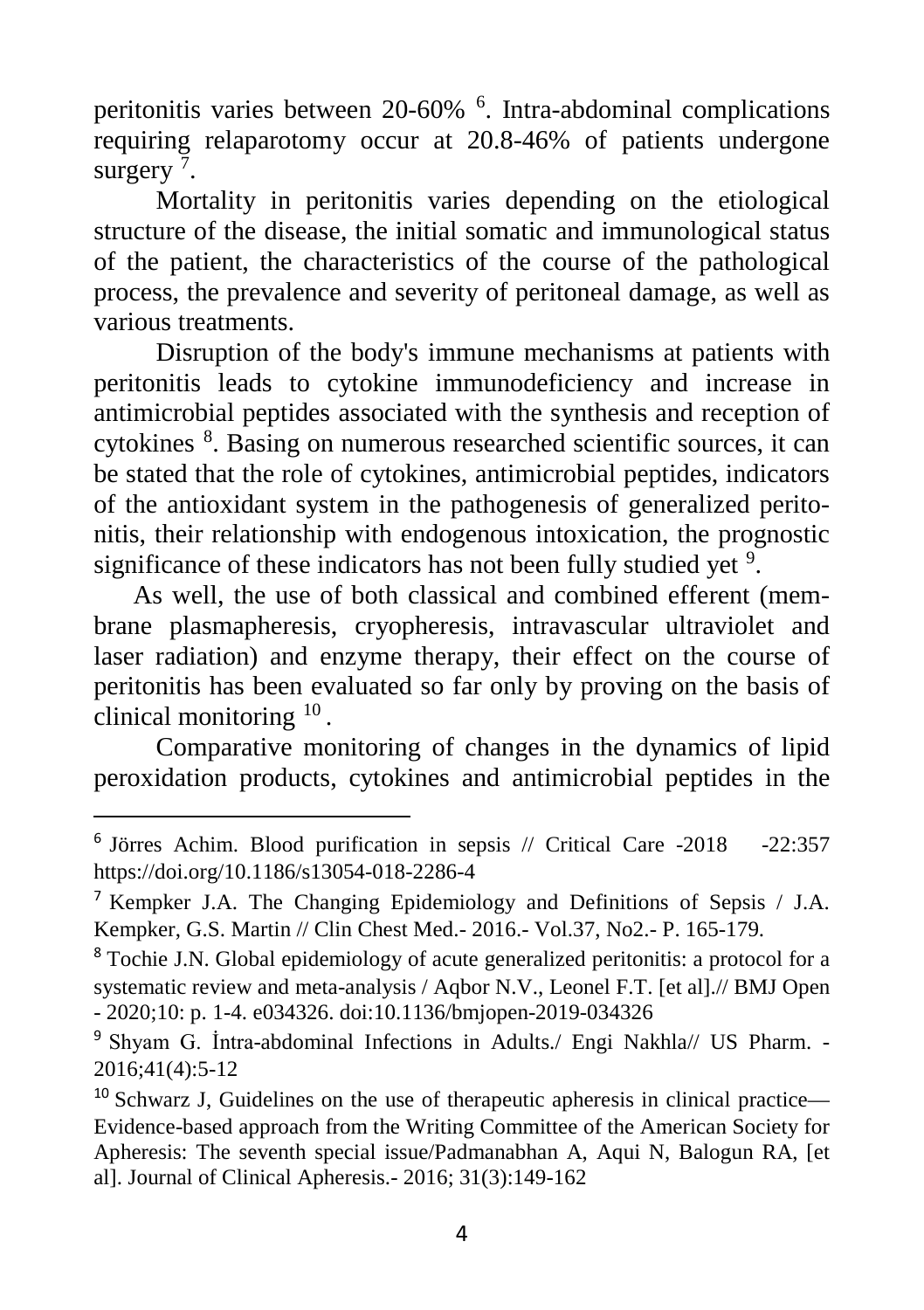blood as a result of combined treatment methods (during classical and single efferent therapy) can help to optimize the treatment of generalized purulent peritonitis. The above-mentioned facts substantially reflect the urgency of peritonitis and indicates the need for new research.

**Object of research**: Patients with generalized purulent peritonitis.

**The purpose of the research** is to optimize the treatment of the pathogenesis of generalized purulent peritonitis by studying the variability of cytokines and antimicrobial peptides.

#### **Research objectives:**

1. Identification of indicators of lipid peroxidation (DC, MDA and catalase) and the role of endogenous intoxication (MMP, PA) that allows earlier and objective detection in the generalized peritonitis; Determination of the role of individual indicators of cytokine profile (IL-2, IL-6, IL-8 and TNF- $\alpha$ ) depending on the severity of generalized purulent peritonitis;

2. Studying the development of the severity of generalized purulent peritonitis depending on antimicrobial peptides (lactoferrin, endotoxin and BPI) and assessing the correlation between the indicators of endogenous intoxication syndrome, antimicrobial peptides and cytokine profile in the treatment of generalized purulent peritonitis;

3. Comparative evaluation of the effectiveness of drug treatment of generalized purulent peritonitis in the dynamics.

4. Investigating the role of Efferent and Enzymotherapy in the treatment of generalized purulent peritonitis;

5. Development of an algorithmic table of effective treatment and prognostic significance based on the assessment of the short and long-term results of the treatment of generalized purulent peritonitis.

#### **Research methods:**

- − Clinical researches;
- − Biochemical enzyme-immunoassay;
- − Mathematical and statistical analysis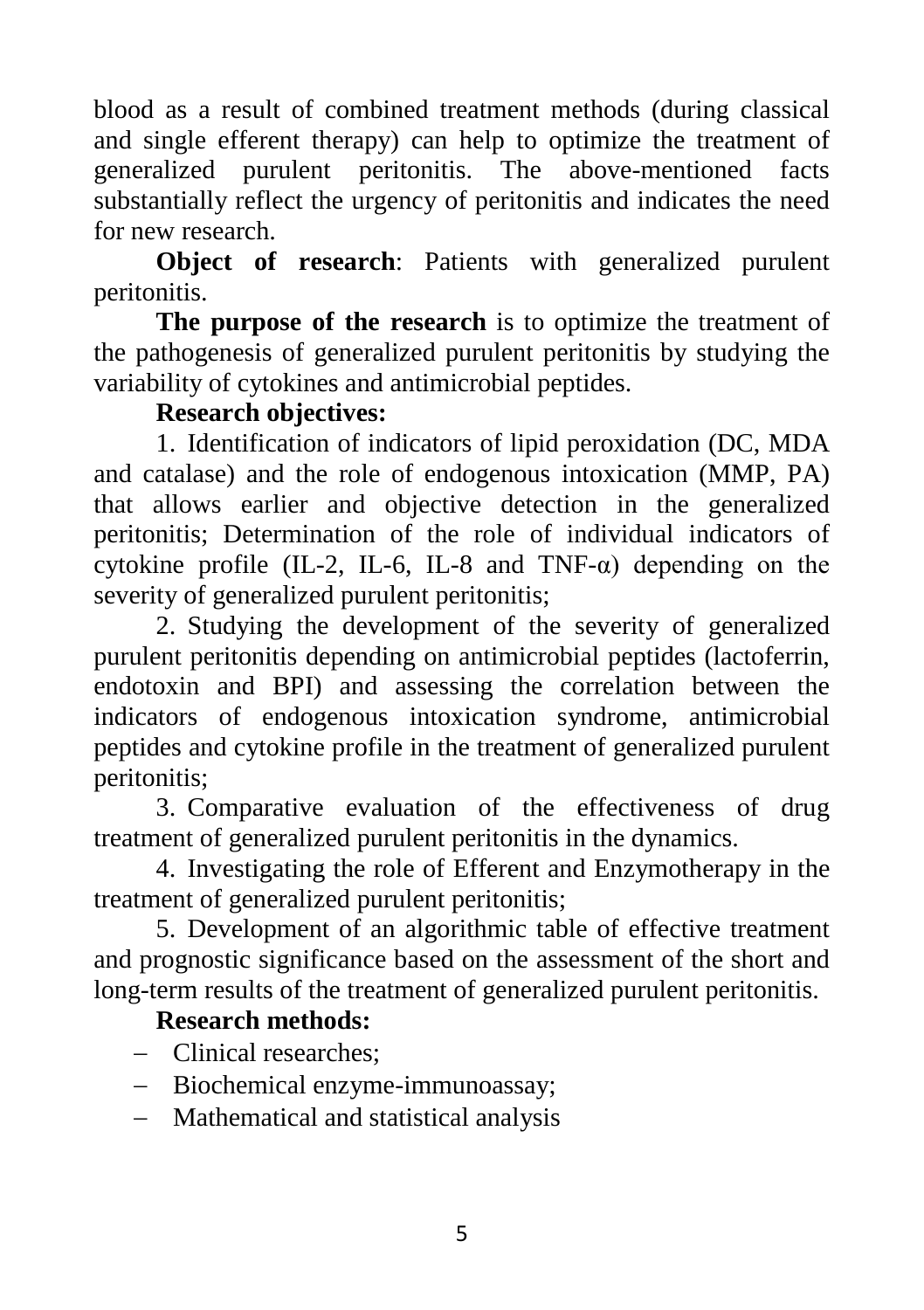### **Basic scientific provisions of defense:**

− Increased concentration of inflammatory cytokines in the blood serum in the generalized peritonitis indicates the development of immunodepression;

− The determination of the concentration of antimicrobial peptides: lactoferrin, endotoxin and BPI is of particular importance for the early diagnosis of generalized purulent peritonitis;

− Notwithstanding that the classic treatment of patients with generalized purulent peritonitis for 10 days leads to partial normalization of the immune and oxidative system and decrease in the intoxication degree, no effective result is observed in this treatment;

− It has been confirmed that drug therapy with immunomodulators and broad-spectrum antibacterial drugs in the classical regimen for the treatment of peritonitis cannot completely prevent the development of the disease;

− It has been proven that the use of efferent and enzyme therapy is adequate for generalized purulent peritonitis along with other methods of treatment and significantly increases the vital mobility of patients;

− The newly developed algorithm program can serve as a prognostic and basic document for the treatment of peritonitis;

## **Scientific novelty of the research:**

− The conducted researches revealed the pathogenetic mechanisms of generalized purulent peritonitis, made it possible to develop criteria for the early and differential diagnosis of this process;

− The nature of violations of the cytokine status, AMP and lipid peroxidation in generalized purulent peritonitis, the severity of manifestation was determined in a complex form depending on the severity of the disease, their clinical and prognostic value was justified, the degree of endogenous intoxication was determined, these indicators were comparatively evaluated in the dynamics of the effectiveness of various treatment methods;

− The study of the role of antimicrobial peptides and cytokines in the pathogenesis of generalized peritonitis led to the introduction of immunomodulators, efferent and enzyme therapy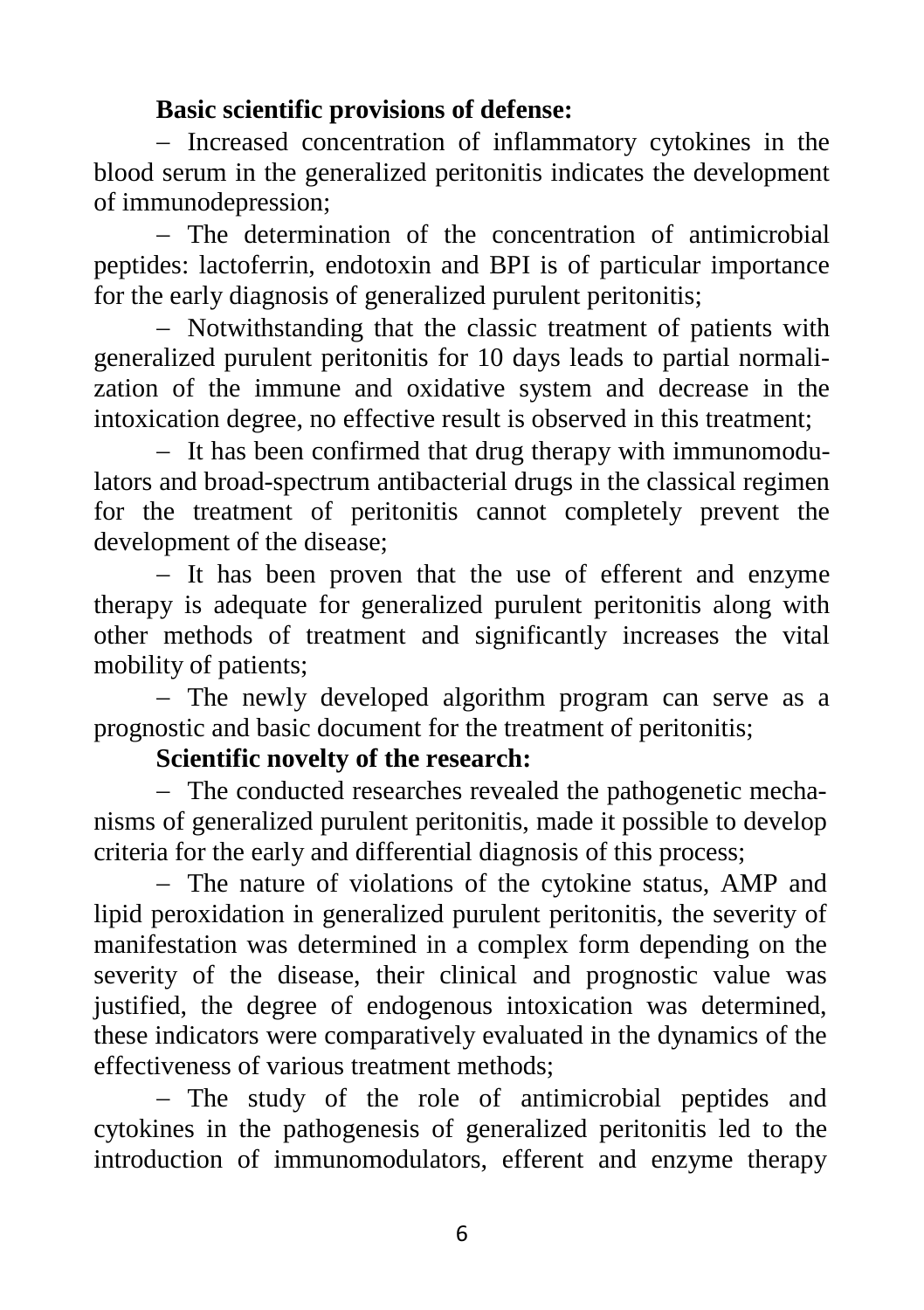having a normalizing effect on the observed metabolic disorders and more satisfactory treatment results;

− A computer program-algorithm was developed with the forecast of the development and complications of peritonitis, the selection and systematization of pathogenetically substantiated methods of treatment, monitoring of antimicrobial and cytokine changes;

## **Theoretical and practical significance of the research:**

- Pathogenetic treatment of generalized purulent peritonitis carried out taking into account immune parameters and markers of endogenous intoxication accelerates the rehabilitation of patients and improves their life quality;

- Investigation of the correlation between the results of biochemical and immunoenzyme analyzes and clinical signs can allow to predict the effectiveness and dynamics of treatment and to choose the right treatment tactics;

- Early and sustained recovery of patients with generalized purulent peritonitis, improvement of overall results and the effectiveness of combined treatment have been proven;

- The role of antimicrobial peptides in the row of "diagnostic and treatment criteria" has been confirmed in practice and can be used by practical surgeons as an auxiliary criterion in the treatment of peritonitis;

**Relation of research to the problematic plan of the medical sciences**. The topic of the thesis is included in the research plan of the III Department of Surgical Diseases of the AMU.

**Approbation of the dissertasion.** Separate fragments of the thesis were discussed at the scientific and practical conference dedicated to the 120th anniversary of A. Aliyev (2017, Baku), "International Black sea coastline countries scientific research symposium" (2021, Turkey), "4th Health science and innovation congress "(2021, Baku), "1st International health sciences, biomedical and innovative approach congress" (2021, Turkey), at the conference "Actual problems of medicine" (2021, Baku), dedicated to the 100th anniversary of T.A. Aliyev.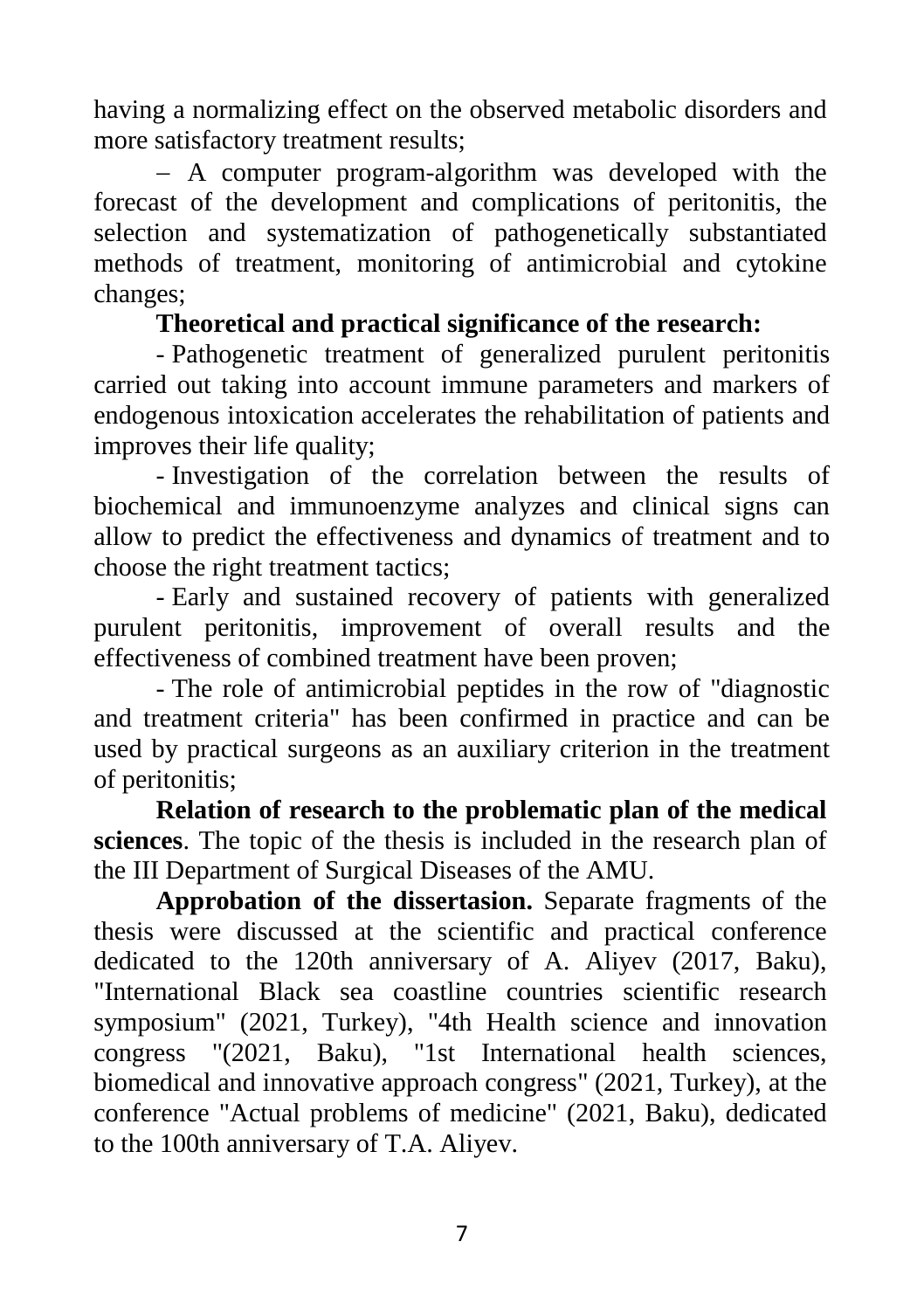The initial discussion of the thesis took place at a meeting of the Azerbaijan Medical University with the participation of employees of the I, II, III departments of surgical diseases, departments of general surgery, pediatric surgery, traumatology and orthopedics, oral cavity and plastic surgery on December 22, 2021 (Minutes No. 4) and the official approbation took place on February 28, 2022 (Minutes No. 1) at the meeting of the Approbation Commission of ED.2.06 Thesis Council of the Azerbaijan Medical University, conducting scientific seminars.

**Application of the work**. The results of the research work are used in the daily practice of the bases of the III Department of Surgical Diseases of the Azerbaijan Medical University, as well as the scientific information obtained as a result of clinical, laboratory and instrumental studies are used in the educational process of the Department of Biochemistry.

**The organization where the dissertation was performed.** The thesis work was carried out at the III Department of Surgical Diseases of the Azerbaijan Medical University, the surgical department of Azersu Construction Joint Hospital and the educational and clinical biochemistry laboratory.

**Published scientific papers on the dissertation.** The main provisions and results of the thesis work are reflected in 10 articles published in scientific journals recommended by the Higher Attestation Commission of Azerbaijan (including 2 works certified by the Intellectual Property Agency, 3 published abroad), as well as 5 theses (including 3 abroad).

**Volume and structure of dissertation.** The dissertation is written in the Azerbaijani language in A4 format, in "Times New Roman" 14 fonts and with 1.5 line spacing. It is comprised of 177 pages (total volume of characters 219 356) consisting of table of contents, list of abbreviations and symbols, 3 chapters (15446+87048+24715) including introduction (9548 characters), literature review (49779 characters), research materials and methods, obtained results and their discussion, conclusion (16122 characters), the results, practical recommendations (695 characters), a list of references used. The list of references includes 245 sources 8 out of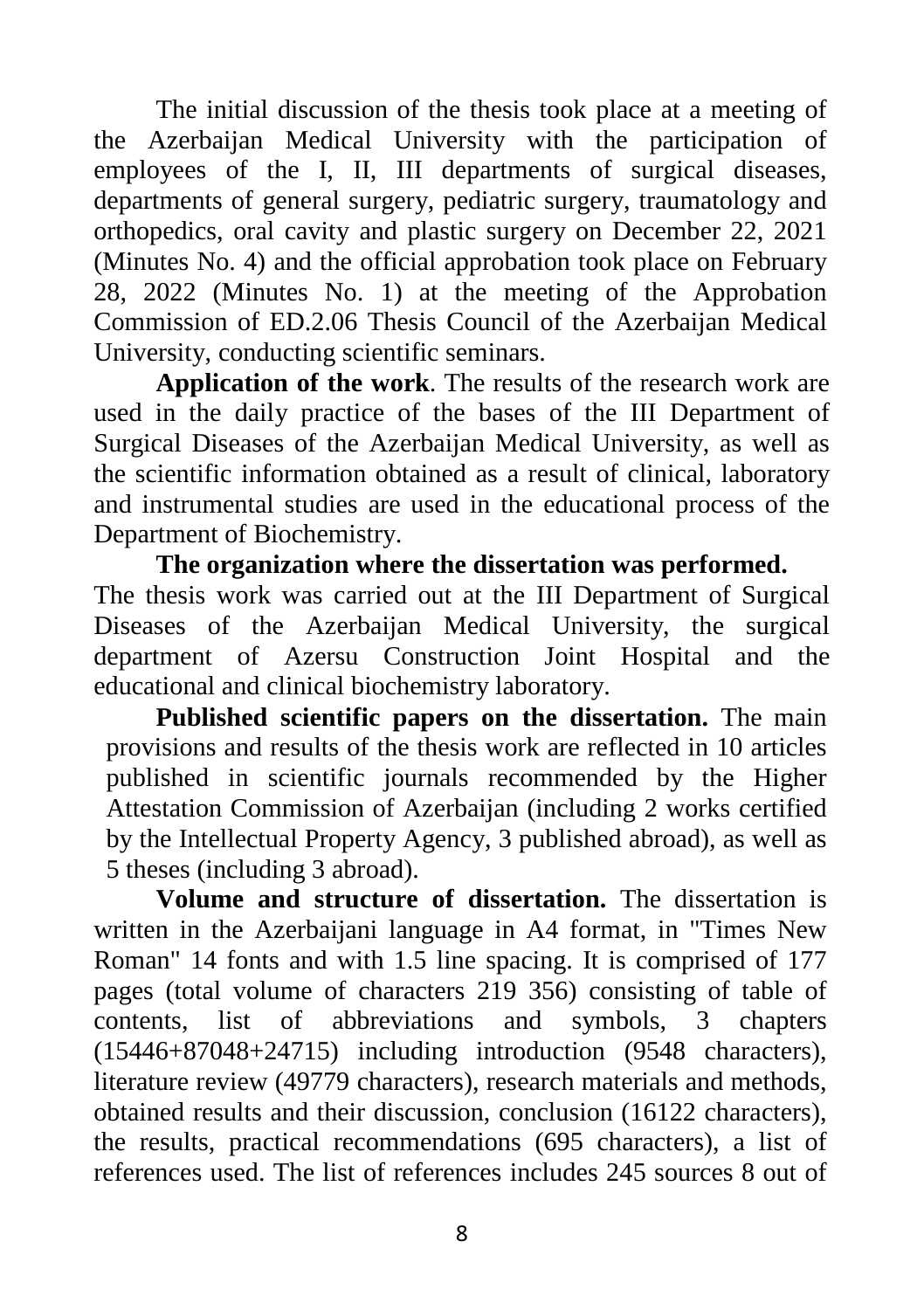which are published in the Azerbaijani, 117 in the Russian and 120 in the foreign languages. The thesis is illustrated with 10 tables, 4 figures and 25 graphics.

## **MATERIALS AND METHODS OF RESEARCH**

The contingent of the research is comprised of 97 patients aged 17-69 with the diagnosis of generalized purulent peritonitis of various genesis and degree of coverage in the bases of the III Department of Surgical Diseases of the Azerbaijan Medical University in 2014-2020. 41 (42,3%) out of the patients operated on due to purulent peritonitis were men and 56 (57,7%) were women. 37 (38,1%) out of patients were over 45 years of age and 20 (54,1%) out of them were women and 17 (45,9%) men. 40 patients out of 46-59 aged patients were 25 (62,2%) women and 15 (37,5%) were men. 11 patients (55,0%) out of 20 (20,6%) 60-69 aged patients participated in our research were women and 9 patients (45,0%) were men. The control group consisted of 16 practically healthy people of appropriate age (men - 7, women - 9).

34 patients had destructive appendicitis, 23 patients had peripheral ulcers of the stomach (9 patients) and duodenum (14 patients), 11 patients had destructive perforative cholecystitis, 15 patients had pyoinflammatory gynecological pathology and 4 patients had acute intestinal obstruction, perforation of intestinal diverticula (10 patients) and these pathologies were the etiological cause of generalized purulent peritonitis.

According to the stage of development of peritonitis, patients were divided into 3 subgroups: subgroup I - 16 patients in the presepsis (reactive) stage; subgroup II - 72 patients with septic stage; subgroup III - 9 patients with septic shock at risk;

According to the results of the preoperative clinical examination of patients included in the research, in patients with generalized peritonitis of group I in the preoperative (reactive) stage, 3 people (60%) had high fever before surgery, 3 people (60%) had abdominal pain, 3 people (60%) had nausea, vomiting was observed in 3 people (60%), intestinal paresis in 2 people (40%); In group II, 2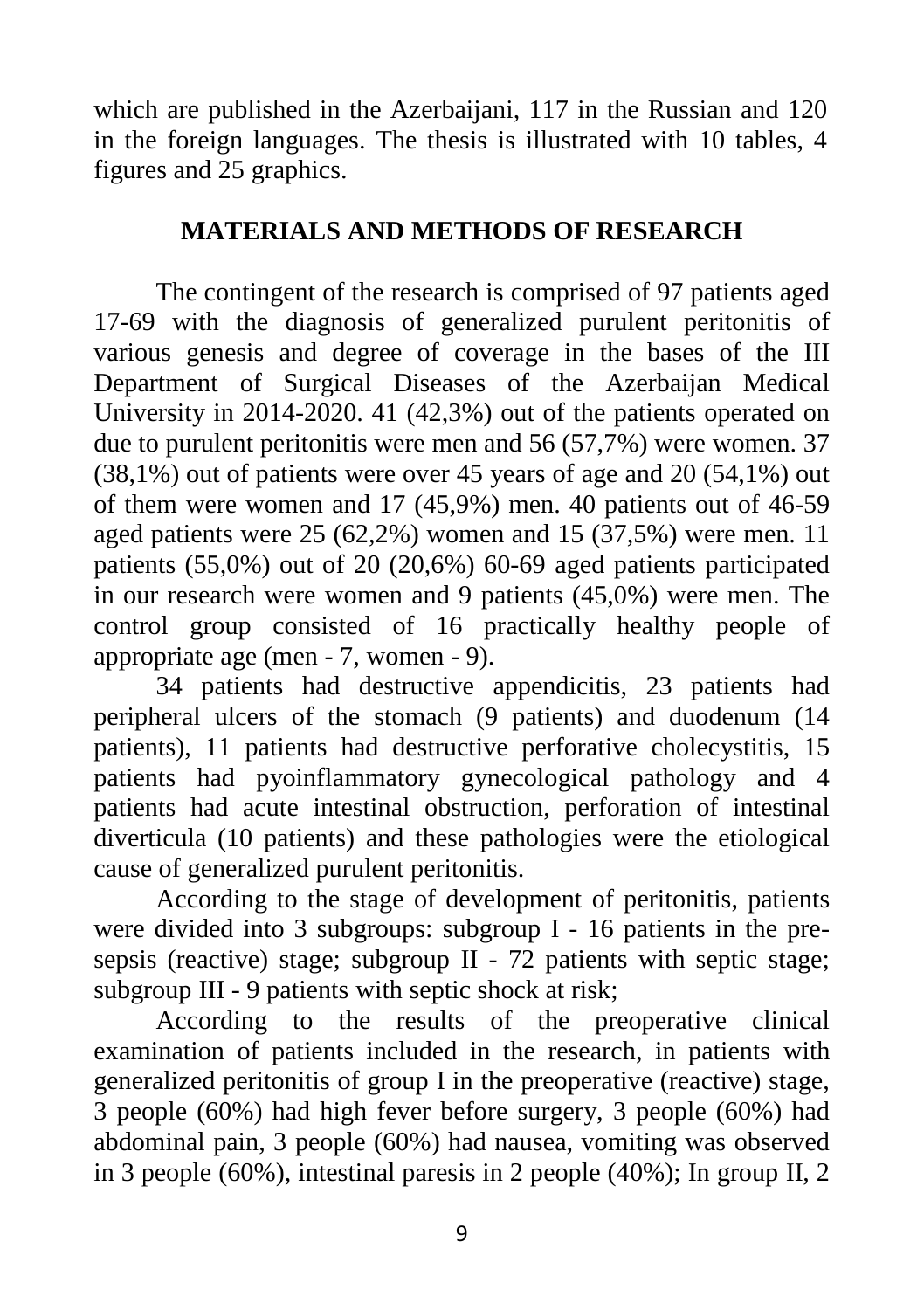people (40%) had fever, 2 people (40%) had abdominal pain, 2 people (40%) had nausea, 2 people (40%) had vomiting, 1 person (20 %) had intestinal paresis; In group III, high temperature was observed in 4 people (66.7%), abdominal pain in 3 people (50%), nausea in 4 people (66.7%), vomiting in 3 people (50%), intestinal paresis in 2 people.

In the septic (toxic) stage, fever was observed in 8 people (33.3%), abdominal pain in 8 people (33.3%), nausea in 7 people (29.2%), vomiting in 2 people (8.3%) %), intestinal paresis in 4 (16.7%) people; In group II, 6 people (25%) had fever, 7 people (29.2%) had abdominal pain, 8 people (33.3%) had nausea, 6 people (25%) had vomiting and 5 people (20.9%) had intestinal paresis; In group III, 9 people (37.5%) had high fever, 9 people (37.5%) had abdominal pain, 8 people (33.3%) had nausea, 3 people (12.5%) had vomiting and 4 people (16.7%) had intestinal paresis in the preoperative period.

Clinical observations show that the clinical course of the disease is aggravated in the shock-prone septic (terminal) stage, since in this stage, in the preoperative period, 1 person (33.3%) had high temperature, 2 people (66.7%) had abdominal pain, nausea was observed in 1 person (33.3%), vomiting in 2 people (66.7%), intestinal paresis in 1 person (33.3%); In group II, 1 person (33.3%) had a fever, 1 person (33.3%) had abdominal pain, 1 person (33.3%) had nausea, 1 person (33.3%) had vomiting, 2 people (66.7%) had intestinal paresis; In group III, 2 people (66.7%) were diagnosed with fever, abdominal pain, vomiting, nausea, intestinal paresis in 1 person (33.3%) and abdominal pain in 1 person (33.3%).

In order to predict the severity of generalized purulent peritonitis and to evaluate the results of treatment, we used the Mannheim Peritonitis Index (MPI) scale proposed by M. Linder. According to this scale, 3 degrees of severity of patients were determined. Clinical evaluation was conducted among 97 patients with a diagnosis of generalized purulent peritonitis. Upon Mannheim scale, I degree included 35 patients (36.1%), II degree included 55 patients (56.7%) and the third degree included 7 patients (7.2%). The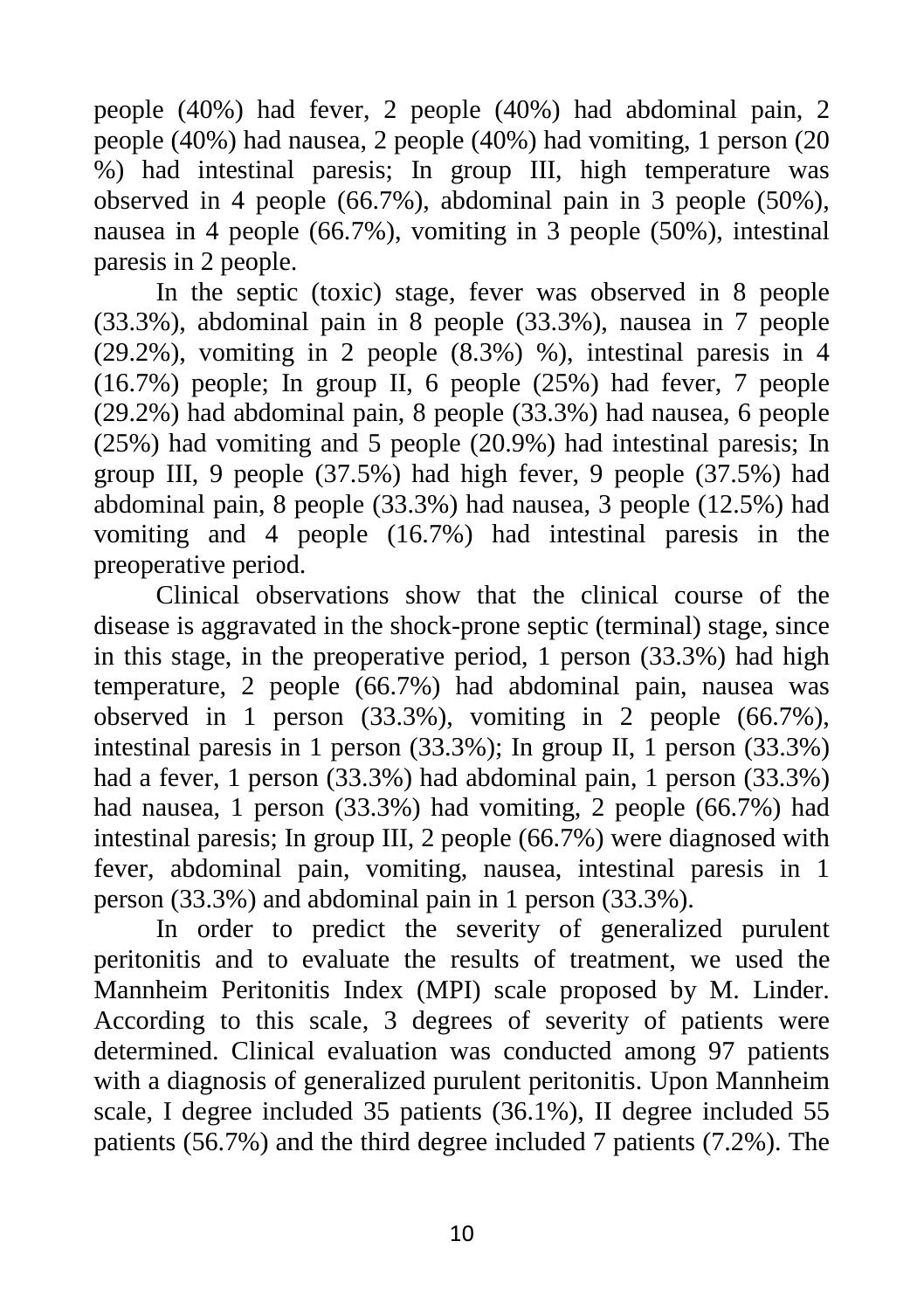clinical course of peritonitis depends on the degree, duration and phases of the process.

Basing on the treatment scheme, patients were divided into 3 groups. Group I included 32 patients receiving classical treatment, group II included 32 patients treated with plasmapheresis in addition to classical treatment and immunocorrection, and group III included 33 patients receiving cryopheresis, extracorporeal and intravenous ultraviolet radiation, extracorporeal infrared radiation, intravenous laser radiation and enzyme therapy in addition to those used in group II. In this group of patients, along with laparotomy and elimination of the pathological source, rehabilitation of the abdominal cavity, 2 transnasal tubes were inserted including 1 thin (stomach) and 1 large diameter tubes, the tracheal ligament was fully opened (Strong's operation), the thin probe passed from the stomach to the duodenum. It was placed palpatorically at a distance of 40-50 cm from the opening of the small intestinal loop (intubation). The placement of this probe was aimed at decompression, enteral nutrition, injection of vobenzim with colloidal starch (50 ml of liquid solution) (3 times) after the onset of peristalsis. The operation was completed by draining the abdominal cavity.

Between 2017 and 2020, the condition of operated patients involved in the research, as well as healthy individuals who formed the control group was monitored in the long run with questionnaires and various examinations and adequate measures were taken in accordance with the pathological changes occurred at them.

During the research, biochemical and immunoenzyme examinations were carried out in the Laboratory of Scientific Research and Biochemistry of Azerbaijan Medical University. The concentration of TNF-ɑ and IL-2, IL-6, IL-8 cytokines in the blood serum was carried out by the "sandwich" method using a reagent kit of the company "Vector-Best" (Russian Federation).

The concentration of lactoferrin, endotoxin and BPI in the blood serum was determined using a reagent kit of "Immun Diagnostic" firm (Germany). Enzyme-linked immunosorbent assays were calculated on the basis of standard curves in the Stat Fax 303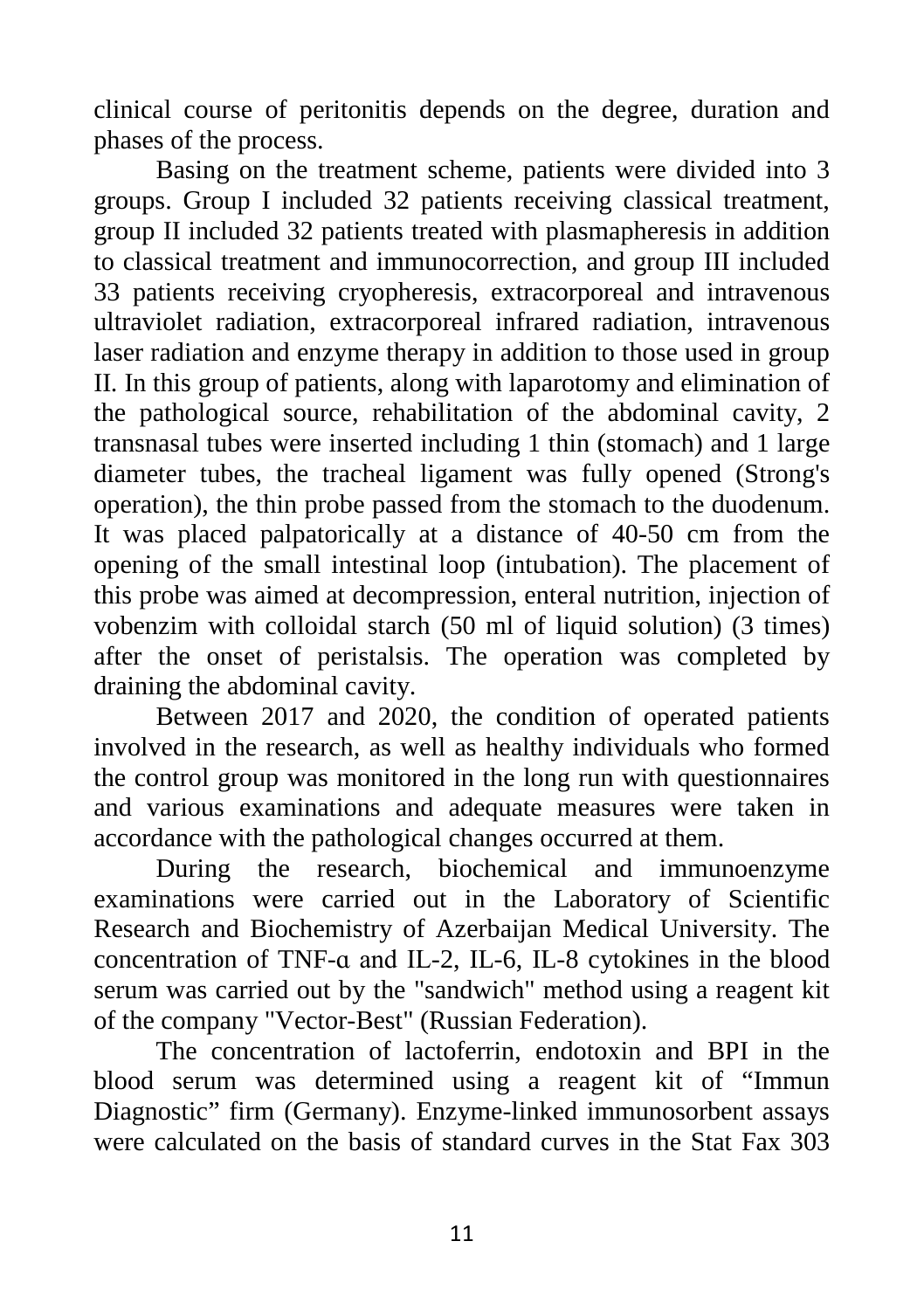Plus (USA) immunoenzyme analyzer ( $\lambda = 450$  nm, differential filter 650 nm).

Parametric and non-parametric methods were used to clarify the obtained results. In this case, the non-parametric U-Wilcoxon (Mann-Whitney) criterion was applied and absolute risk calculated. All calculations were performed in Microsoft Excel XP computer software in EXCEL-MSOFFICE-2013 spreadsheet and SPSS-20 package program and the results were shown in tables and diagrams.

## **ANALYSIS RESEARCH RESULTS**

**Indicators of endogenous intoxication, indicators of endogenous intoxication, cytokine profile and condition of antimicrobial peptides in the blood serum of patients in the preoperative period** 

**Indications of endogenous intoxication.** The concentration of MMP in the control group ranged from 0.32 to 0.69  $g/$  and the average indicator was  $0.539 \pm 0.029$  g/l (graphic 1) in the carried out research.

The concentration of MMP in the blood of patients in the presepsis (reactive) stage was  $86.4\%$  (pU <0.001) respectively, compared to the control group, this indicator was increased 3.3 times

(pU  $\langle 0.001 \rangle$ ) in septic (toxic) patients and 5.3 times (pU = 0.001) in septic patients at shock-prone patients.

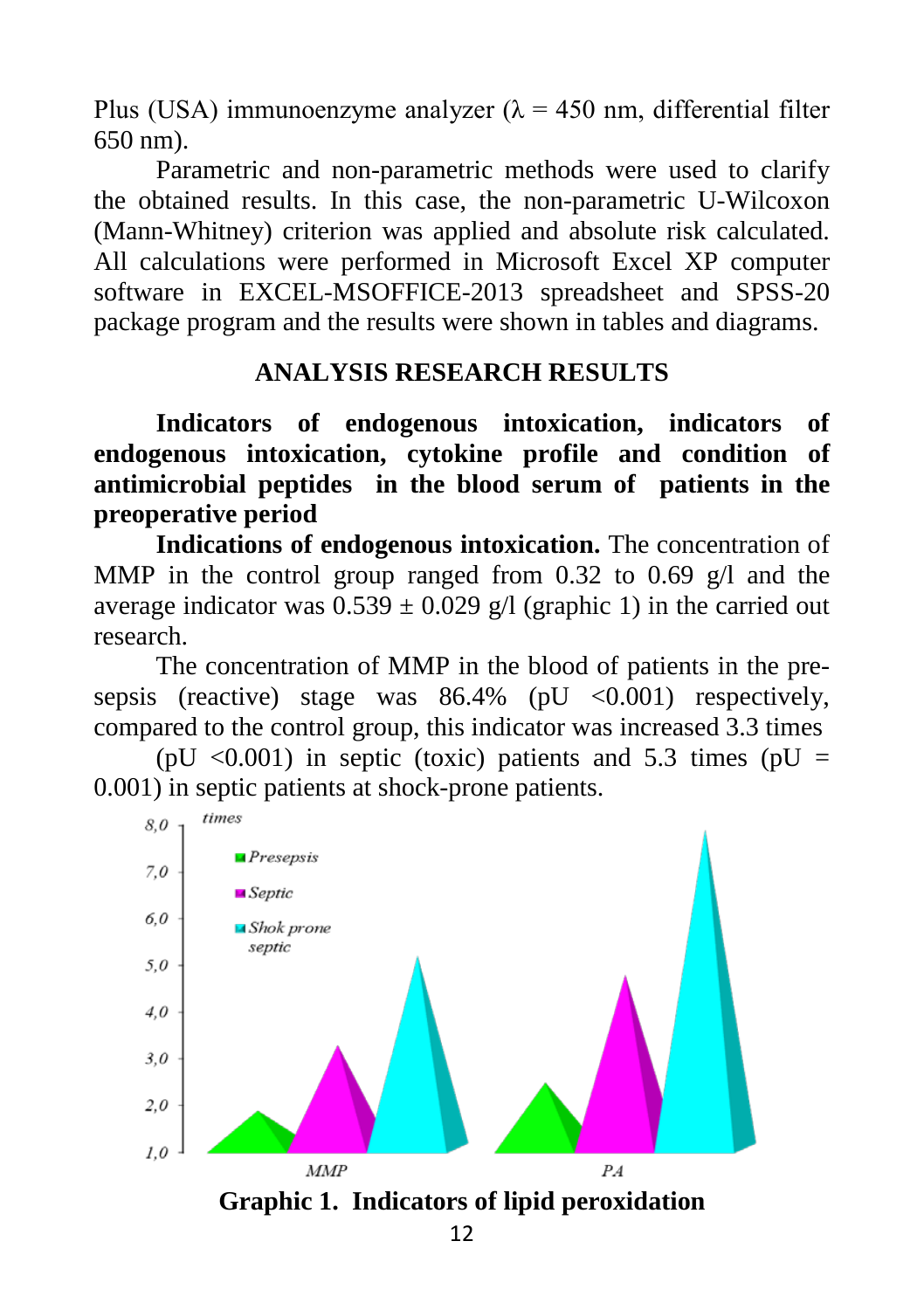In the control group the proteolytic activity (PA) varied from 0.98 to 2.13 and averaged  $1.58 \pm 0.10$  in this research. Compared to the control group, PA in the blood of patients in the pre-sepsis (reactive) stage increased 2.5 times ( $pU \le 0.001$ ), in the septic (toxic) stage 4.6 times (pU <0.001), 8.0 times (pU =  $0.001$ ) in septic (terminal) shock-prone patients.

In the research, the concentration of DC in the control group ranged from 0.11-0.54 D<sub>233</sub>/ml and the mean indicator is 0.434  $\pm$ 0.025 D233/ml (graphic 2).



**endogenous intoxication**

Compared to the control group, the concentration of DC in the blood of patients in the pre-sepsis (reactive) stage was  $53.7\%$  (pU = 0.001), in the septic (toxic) stage - 2.2 times (pU  $\langle 0.001 \rangle$ , in septic (terminal) shock-prone patients 3.8 times ( $pU = 0.001$ ) higher.

In the research, the concentration of MDA in the control group ranged from 1.45 to 6.05 nmol/ml and the mean indicator is  $3.82 \pm$ 0.33 nmol/ml. The concentration of MDA in the blood of patients with pre-sepsis (reactive) stage was  $67\%$  (pU = 0.005), in the septic (toxic) stage  $-2.5$  times (pU <0.001), in septic (terminal) shock-prone patients - 4, 2 times ( $pU = 0.001$ ) higher than of the control group.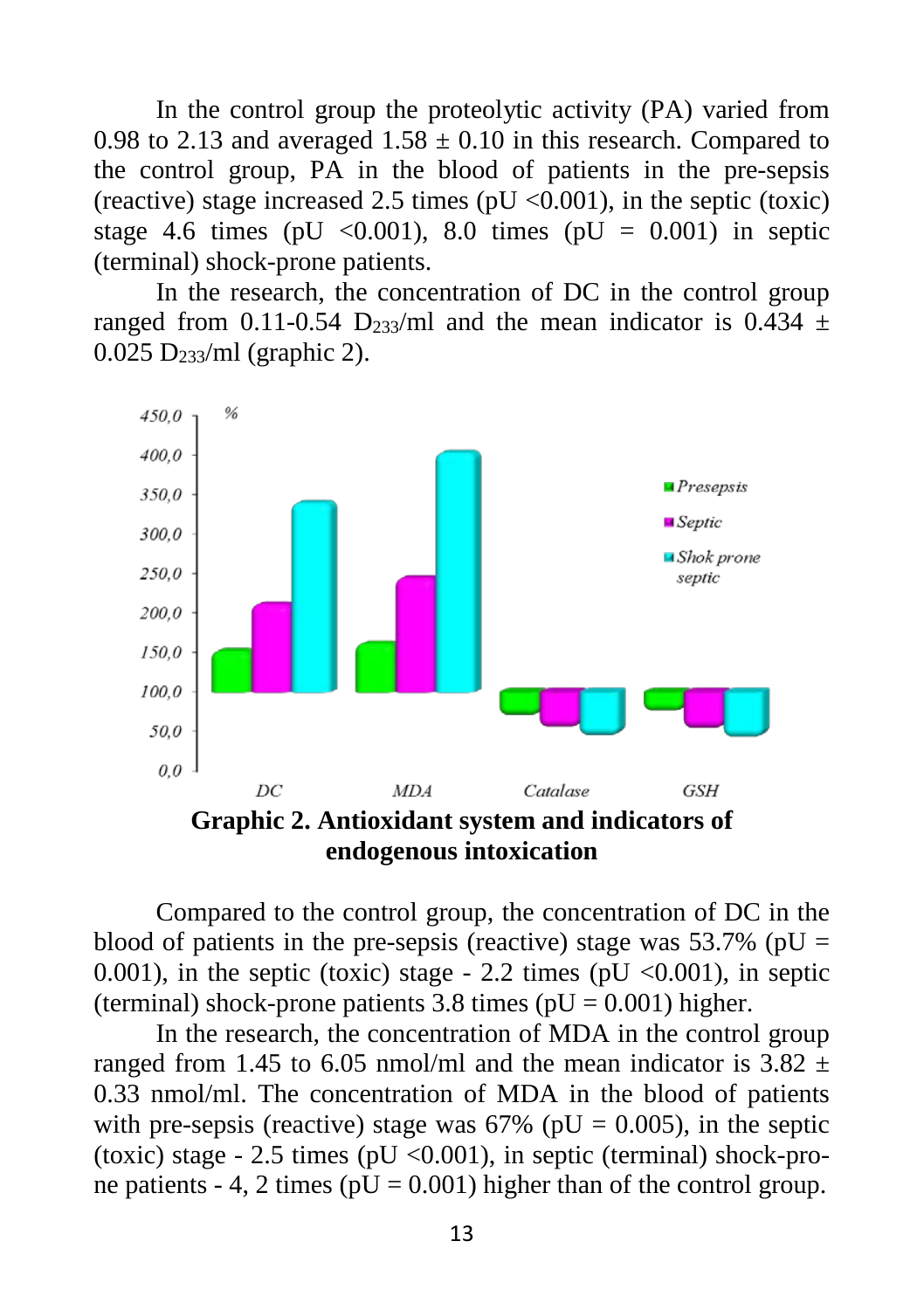According to the results of the research, the activity of catalase in the control group varies from 6.4 to 19.8 mcg / l and the average indicator was  $15.8 \pm 0.9$  mcg/l. Compared to the control group, the catalase activity was decreased  $30.1\%$  (pU = 0.002) in the blood of patients with pre-sepsis (reactive) stage,  $45.4\%$  (pU <0.001) in septic (toxic) stage, 2.2-times ( $pU = 0.006$ ) in shock prone septic (terminal) patients/

In the research, the concentration of GSH in the control group ranged from 1.11 to 2.93 μmol / gr.HB and the mean indicator is 1.58  $\pm$  0.11 µmol / gr.HB. Compared to the control group, the concentration of GSH in the blood decreased  $26.4\%$  (pU = 0.001) in patients in pre-sepsis (reactive) stage,  $46.7\%$  (pU <0.001) in septic (toxic) stage, 2,4 times ( $pU = 0.001$ ) in shock prone septic (terminal) patients.

**Cytokine status and antimicrobial peptides.** In the control group, the concentration of IL-2 varied in the range of 1.8-6.1 pg/ml and the mean indicator is  $3.4 \pm 0.4$  pg/ml (graphic 3).



**Graphic 3. Cytokine profile in patients with generalized purulent peritonitis**

In the pre-septic (reactive) stage of generalized purulent peritonitis, the concentration of IL-2 in both groups was 2.1 times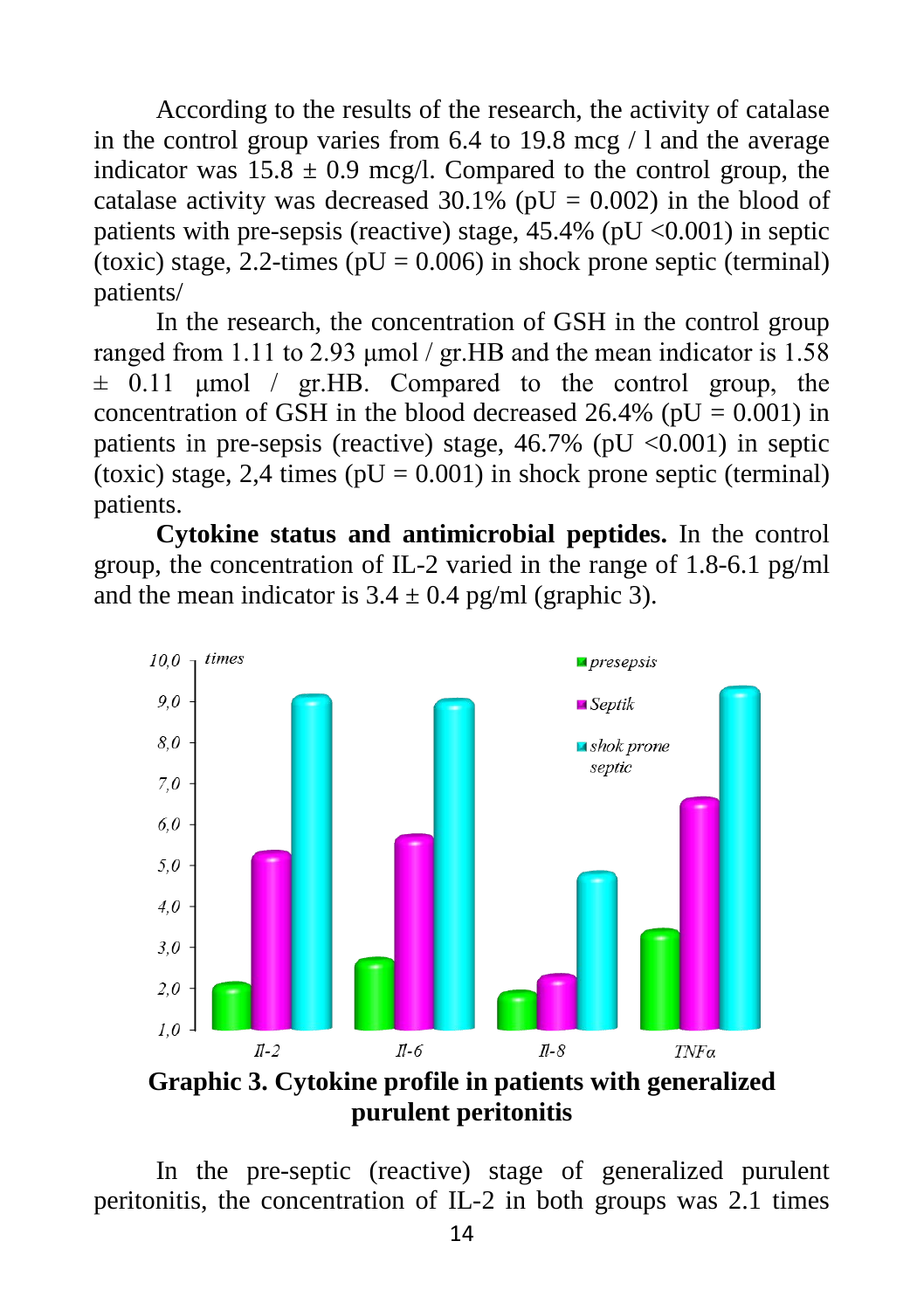( $pU = 0.003$ ), and in septic (toxic) patients 5.5 times ( $pU < 0.001$ ) higher than in the control group. A statistically significant 9.4 times  $(pU = 0.002)$  increase was observed in shock prone patients in septic stage. The concentration of IL-6 in the control group varies in the range of 0.8-3.6 pg/ml and the average indicator is  $2.1 \pm 0.2$  pg/ml. Compared to the controlled group, IL-6 was 2.7 times ( $pU = 0.002$ ) more in patients with pre-sepsis (reactive) stage of generalized purulent peritonitis, IL-5.8 times ( $pU < 0.001$ ) in the septic (toxic) stage, 9.3 times ( $pU = 0.002$ ) more in shock-prone septic (terminal) patients.

The concentration of IL-8 in the control group varies from 17.6 to 45.1 pg/ml and the average indicator was  $35.2 \pm 2.9$  pg/ml. Compared to the control group, the proliferative purulent peritonitis in pre-sepsis (reactive) patients was 2.0 times ( $pU = 0.004$ ), in septic (toxic) patients 2.4 times ( $pU < 0.001$ ) and in septic (terminal) patients at risk of shock 4.8 times ( $pU = 0.002$ ) higher.

The concentration of TNF- $\alpha$  in the control group varies from 2.8 to 7.6 pg / ml and the mean indicator is  $4.4 \pm 0.5$  pg/ml. According to the results of the research, compared to the control group, the concentration of TNF- $\alpha$  was 3.5 times (pU = 0.001) higher in patients with pre-sepsis (reactive) stage of generalized purulent peritonitis, 6.6 times higher in septic (toxic) ( $pU < 0.001$ ) patients and 9.8 times ( $pU = 0.002$ ) higher in shock-prone septic (terminal) patients.

The concentration of lactoferrin in the control group varies in the range of 0.17-2.18 mcg / g, the mean indicator is  $0.98 \pm 0.20$ mcg/g.

The mean concentration of lactoferrin was  $3.2$  times (pU = 0.003) more in patients with pre-sepsis (reactive) stage of generalized purulent peritonitis, 3.8 times ( $pU < 0.001$ ) more in septic (toxic) patients and 5.3 times ( $pU = 0.003$ ) more in septic shockprone patients.

The concentration of endotoxin in the control group ranged from 0.49 to 0.488 ng / ml and the mean indicator was  $0.23 \pm 0.05$ ng/ml. Compared to the control group, the endotoxin concentration was 5.8 times ( $pU = 0.002$ ) higher in septic (toxic) patients, 6.3 times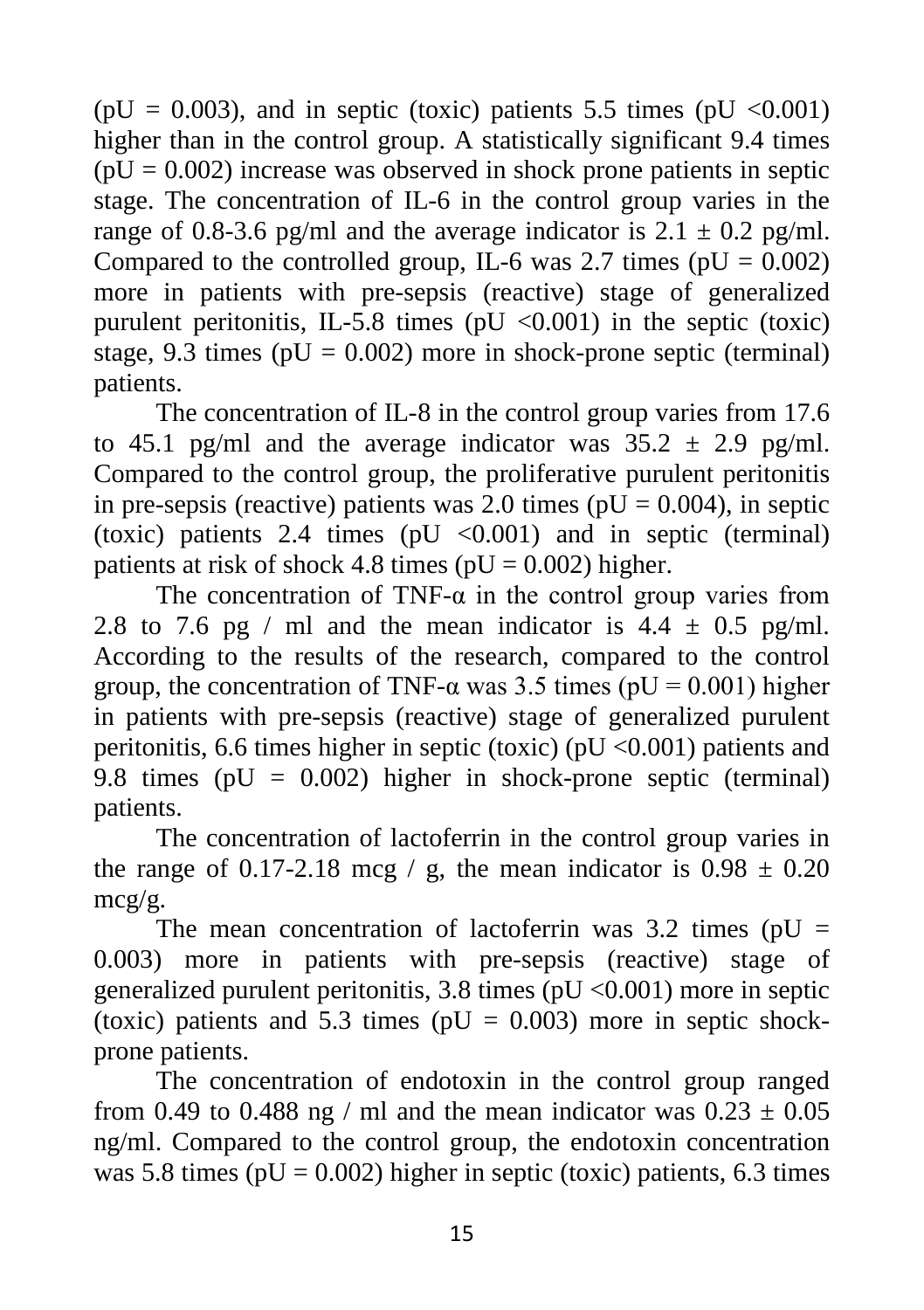$(pU < 0.001)$  higher in patients in pre-sepsis (reactive) stage of generalized purulent peritonitis, 7.4 times (pU=0,003) in septic (terminal) shock prone patients (graphic 4).

The concentration of BPI in the control group ranged from 0.05 to 0.81 ng/ml and the mean indicator was  $0.450 \pm 0.105$  ng/ml. Compared to the control group, the average concentration of BPI in patients with pre-sepsis (reactive) stage of generalized purulent peritonitis was 3.0 times ( $pU = 0.002$ ) higher, in septic (toxic) patients 4,4 times (pU<0.001) higher, in shock-prone septic (terminal) patients 6.1 times  $(p_U=0.007)$  higher.



**Graphic 4. AMP concentration in patients with generalized purulent peritonitis**

**Results of treatment performed in different periods after surgery**

In all 3 groups of patients with generalized purulent peritonitis, the effect of spontaneous treatment on the course of the disease was monitored according to the changes that occurred on days I, V and X of the stages of peritonitis. The results obtained during the monitoring were compared with both clinical and laboratory examinations.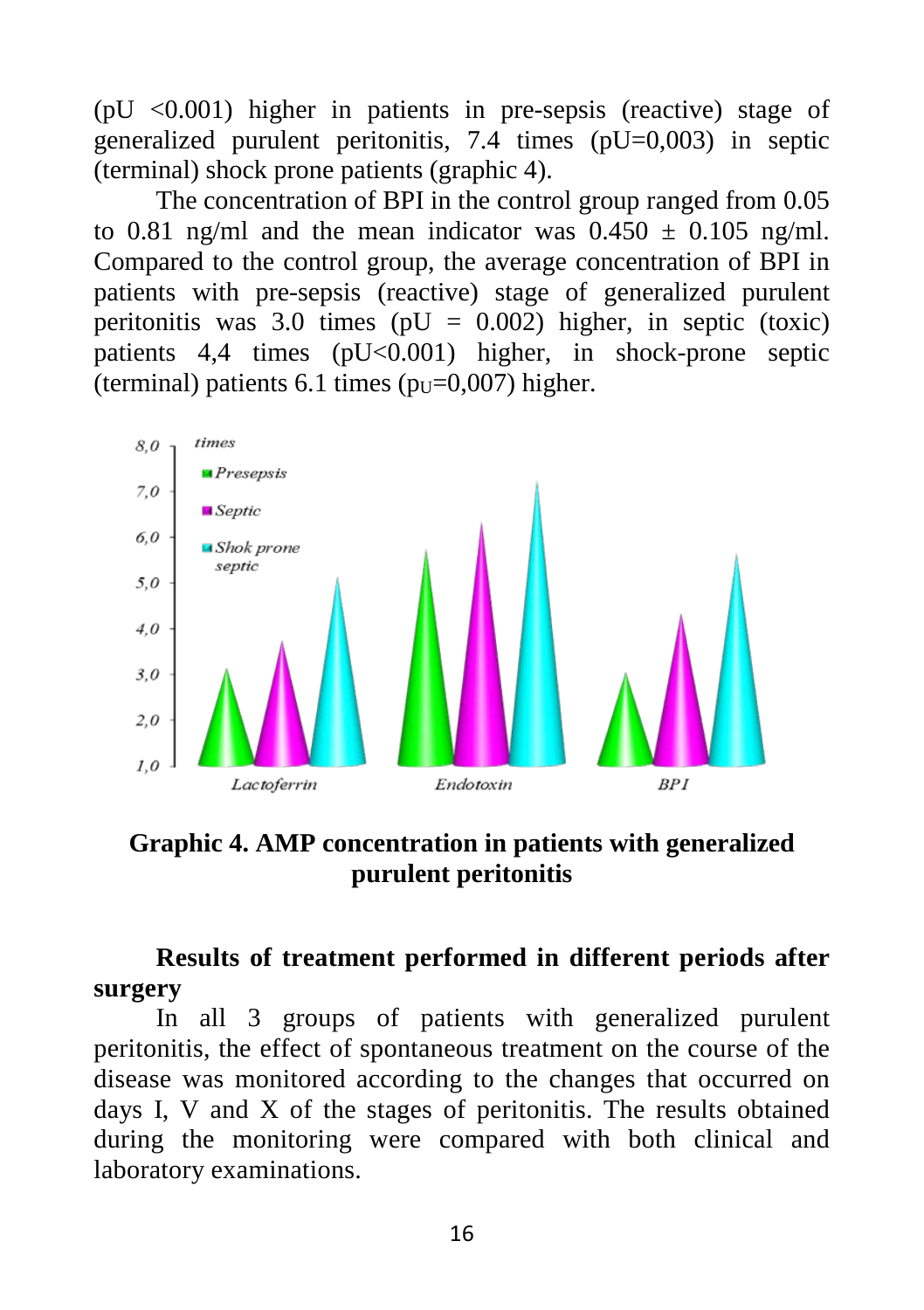According to the results of postoperative clinical observations, in the pre-sepsis (reactive) stage in patients with generalized peritonitis, against the background of classic postoperative treatment in group I, notwithstanding that 3 people (60%) had fever in the first day, 3 people (60%) had abdominal pain, 2 people (40%) had nausea, 2 people (40%) had vomiting and 2 people (40%) had intestinal paresis. On the 5th day of treatment, though that 1 person (20%) had abdominal pain, 1 person had nausea, 1 person (20%) had intestinal paresis, high fever was normalized and no vomiting was observed. Intestinal peristalsis didn't recover in 1 person (20%). No clinical signs were observed on the  $10^{th}$  day.

Along with the classic treatment of group II in the pre-sepsis (reactive) stage, on the first day after surgery, high temperature was<br>completely normalized in patients with the use of completely normalized in patients with the use of immunomodulators and plasmapheresis, no vomiting was observed, abdominal pain was noted in 1 person (20%) sensation, nausea in 1 person (20%) and persistent intestinal paresis was noted in 2 people (40%). No fever, abdominal pain or vomiting were reported on 5th and 10th days, but nausea was observed in 1 person (20%) till the end of treatment.

In addition to the classical treatment in group III in the presepsis (reactive) stage, in the background of immunomodulators on the first day after surgery the temperature was completely normalized in patients, no vomiting was observed, 1 person (16.7%) had abdominal pain, 1 person (16, 7%) had nausea and persistence of intestinal paresis was observed in 2 people (33.3%). No fever, abdominal pain or vomiting were reported on the 5<sup>th</sup> and  $10<sup>th</sup>$  days, but nausea (16.7%) was observed in 1 person and intestinal paresis in 1 person (16.7%) till the end of treatment.

As a result of classical treatment after surgery in the sepsis (toxic) stage, in Group 1, on the first day 8 people (33.3%) had fever, 7 people (29.2%) had abdominal pain and 5 people (20.8%) had nausea, vomiting was observed in 2 people (8.3%) and intestinal paresis in 4 people (16.7%). On the  $5<sup>th</sup>$  day of treatment, 3 people (12.5%) had fever, 3 people (12.5%) had abdominal pain, 3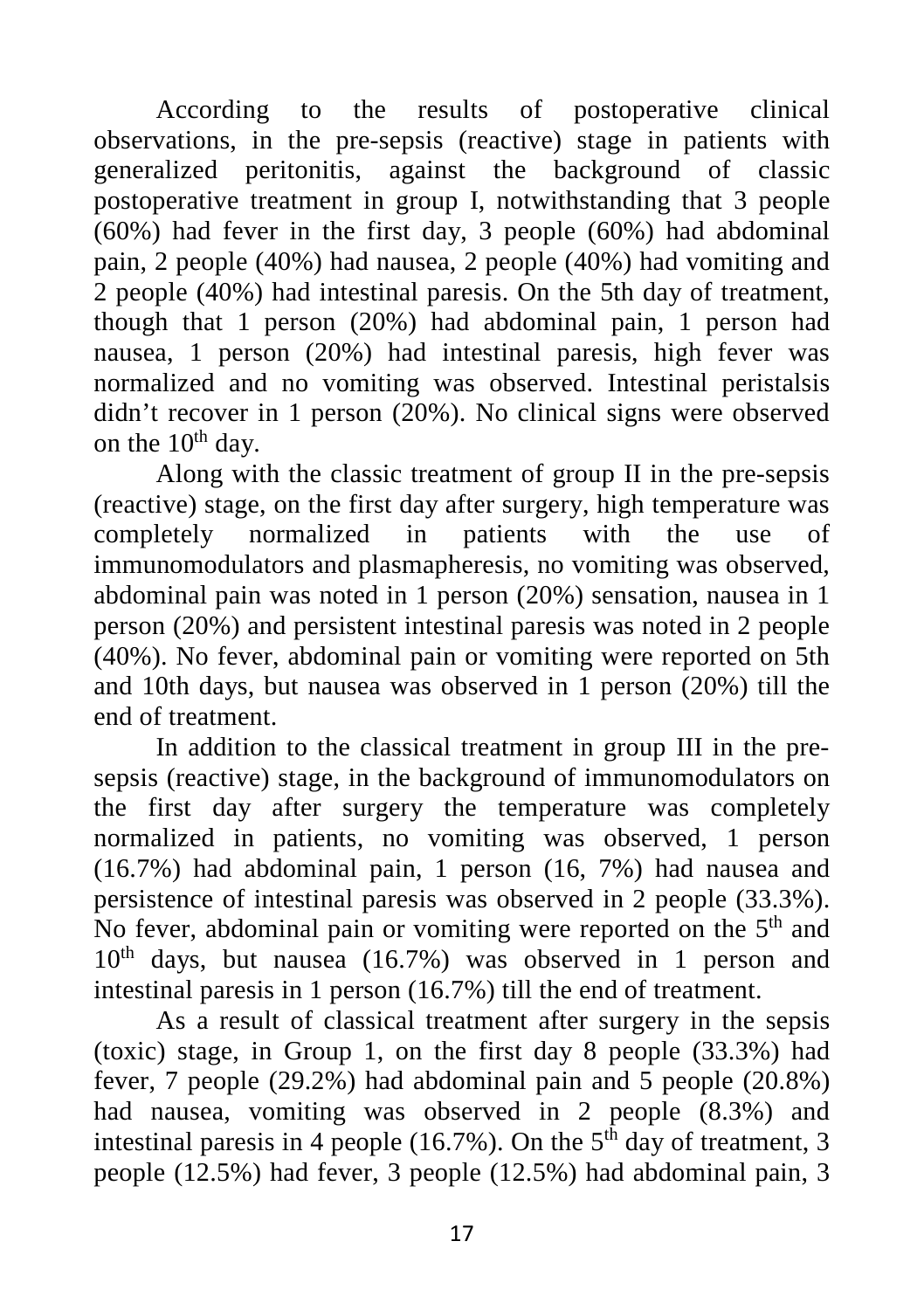people (12.5%) had nausea, 2 people (8.3%) had vomiting and 2 people (8.3%) had the symptoms of intestinal paresis. Notwithstanding that the clinical course was slightly relieved on the 10th day, 1 person (4.2%) had fever and 1 person (4.2%) had intestinal paresis. Abdominal pain, nausea, and vomiting were not observed in these patients.

After complex treatment, including immunotherapy in the sepsis (toxic) stage, in group II on the 1st day 5 people (20.8%) had fever, 5 people (20.8%) had abdominal pain, 6 people (25%) had nausea, 6 (25%) people had vomiting and 4 people (16.7%) had intestinal paresis. On the 5th day of treatment, a relative relief was observed in the clinical course of patients, as on the 1st day 2 people (8.3%) had fever, 2 people (8.3%) had abdominal pain and 3 people (12.5%) had nausea, 4 people (16.7%) had vomiting and 3 people (12.5%) had intestinal paresis. On the 10th day, high fever, abdominal pain and vomiting were eliminated, 1 person (4.2%) had nausea and 2 people (8.3%) had intestinal paresis.

In group III, where efferent and enzyme therapy was used in addition to classical treatment in the sepsis (toxic) stage, on the first day 4 people (16.7%) had fever, 3 (12.5%) had abdominal pain, 4 (16.7%) had vomiting, 2 (8.3%) people had intestinal paresis, on the 5th day of treatment 2 people (8.3%) had nausea, and 1 person (4.2%) had on the 5th day of treatment. On the 10th day, nausea was observed in only one person.

In in shock prone patients included in group I receiving classic treatment in the septic stage, on the 1st day after surgery 1 person (33.3%) had high temperature, 1 person (33.3%) had abdominal pain, and 1 person (33.3%) had nausea, on the 5th day 1 person (33.3%) had high temperature, 1 person (33.3%) had abdominal pain, nausea and paresis was observed in 1 person  $(33.3\%; p = 0.025)$ . On the 10th day no fever, abdominal pain and intestinal paresis were observed, but nausea remained in 1 person (33.3%).

In shock-prone patients receiving immunotherapy and plasmapheresis in addition to the classic treatment, on the first day after complex treatment in group II, 1 person (33.3%) had fever, 1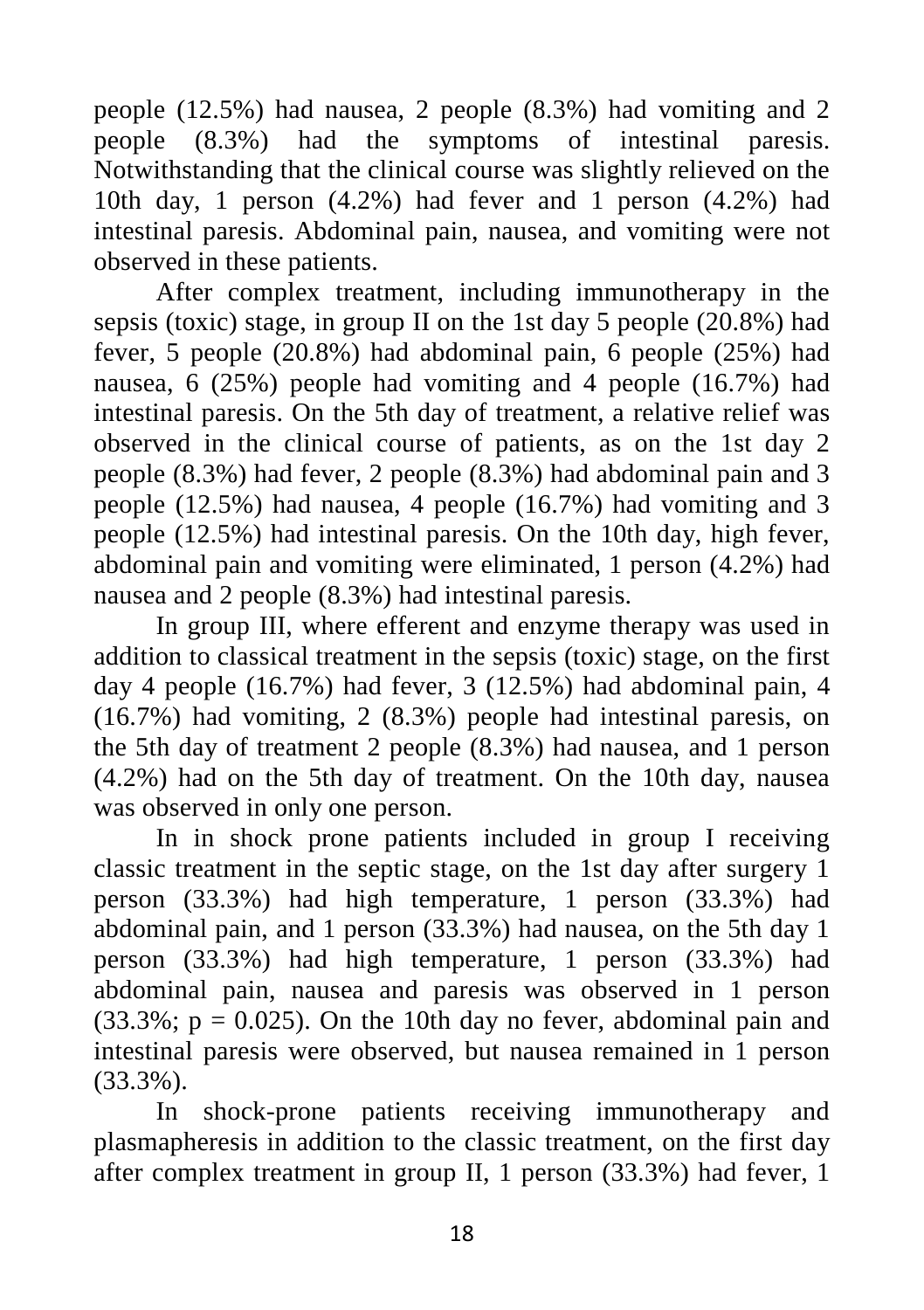person (33.3%) had abdominal pain, 1 person (33,3%) had nausea and intestinal paresis. On the 5th day, 1 person (33.3%) had high temperature, 1 person (25.0%) had abdominal pain and 1 person (33.3%) had nausea and intestinal paresis. On the 10th day, no fever, abdominal pain, nausea, or vomiting were reported, but 1 person (33.3%) continued to have intestinal paresis.

In 3 shock prone patients included in group III, on the first day after the surgery 1 (33.3%) people had nausea, sometimes vomiting, the second had high fever, abdominal pain, and the third had general weakness and adynamia. The symptoms disappeared on the 5th day in all 3 patients.

Absolute risk (AR) and Absolute risk difference (ARD) were examined in groups during the postoperative analysis of the clinical symptoms of the patients included in the research. Thus, in patients included in group III, AR for high temperature was 0.70 before the surgery, 0.06 5 days after the surgery and was not recorded after 10 days ( $AR = 0$ ). Compared to group I,  $ARD1$  was 0.31 and 0.09, respectively, 5 and 10 days after the surgery. Compared to group II, ARD2 was -0.13 and -0.03 on the mentioned days.

For pain, AR was 0.58 before the surgery, 0.06 5 days after the surgery and was not observed after 10 days  $(AR = 0)$ . Compared to group I, ARD1 was -0.38 and -0.06, respectively, 5 and 10 days after the surgery. Compared to group II, ARD2 for pain was -0, 10 and -0.06 on the mentioned days.

AR for nausea was 0.39 before the surgery, the risk was reduced from the first day after the surgery and was not recorded on the 5th day  $(AR = 0)$ . Compared to group I, ARD1- was -0.22 and -0.06. Compared to group II, ARD2 was -0.13 on the 5th day and was not recorded on the 10th days  $(AR = 0)$ .

AR for vomiting was 0.58 before the surgery, 0.21 on the first day after the surgery and was not observed after 5 and 10 days (AR  $= 0$ ). Compared to group I, this indicator was  $-0.25$  and  $-0.06$  and compared to group II, AR was -0.13 5 days after the surgery and wasn't recorded 10 days after the surgery  $(ARD2 = 0)$ .

AR for intestinal paresis was 0.58 before the surgery and 0.03 5 days after the surgery. After 10 days, it was not recorded  $AR =$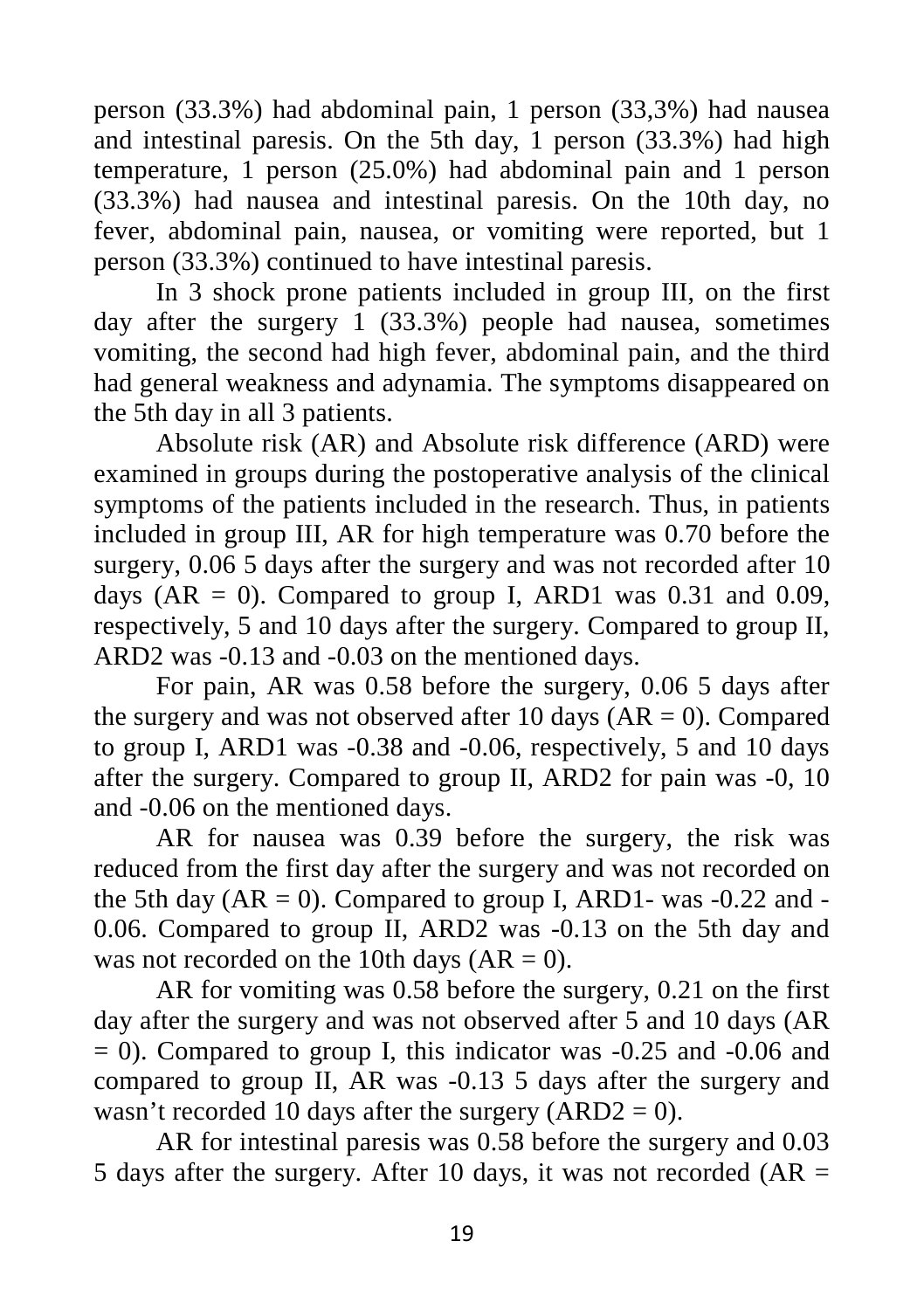0). Compared to group I, 5 and 10 days after the surgery, this indicator was -0.19 and -0.06 respectively and compared to group II, this indicator was -0.06 5 days after the surgery and 10 days after the surgery it was not recorded (AR  $D2 = 0$ ).

Thus, our research showed that the absolute risk of developing clinical symptoms in group III patients receiving concomitant treatment is lower than in other groups. Timely and correct selection of appropriate treatment measures reduces the risk of developing symptoms in the clinical course of the disease. This indicates early recovery in patients included in group III.

Early recovery in patients with pathogenetic treatment using laboratory tests for endogenous intoxication (OMP, PA), LPO products (DC, MDA), antioxidant system indicators (catalase, GSH), bacterial permeability-enhancing protein (BPI), endotoxin, antimicrobial peptides, lacteferrin and cytokines on IL-2, IL-6, IL-8, TNF-α groups has been researched and proved.

In group III, a statistically significant decrease in MMP concentration decreased 46.3% (pW  $\langle 0.001 \rangle$  5 days after surgery and 2.4 times ( $pW < 0.001$ ) after 10 days. The MMP concentration was  $22.3\%$  (pW <0.001) and  $27.7\%$  (pU <0.001) lower, respectively, at 5 and 10 days compared to group I. Compared to group II, on the 10th day it was  $11.7\%$  (pW = 0.006) lower.

Compared to the preoperative results, the DC concentration 5 days after the operation was  $35.8\%$  (pW = 0.001) and 10 days after 43.0% (pW  $\langle 0.001 \rangle$  less. Compared to group I, after 5 days, the concentration of DC decreases  $22.9\%$  (pU = 0.001) and 10 days after 30.4% (pU  $\langle 0.001 \rangle$ ). Compared to group II, the concentration of DC did not differ significantly from 5 days after surgery - 8.4%  $(pU = 0.245)$ , after 10 days - 3.5% (pU = 0.572).

In group III, the MDA concentration decreased 2.0 times (pW <0.001) 10 days after surgery compared to preoperative results. Compared to group I,  $34.8\%$  (pU <0.001) statistical decrease in MDA concentration was observed 10 days after the surgery. Compared to group II, the concentration of MDA decreased significantly by 19.9% ( $pU = 0.010$ ) 10 days after the surgery.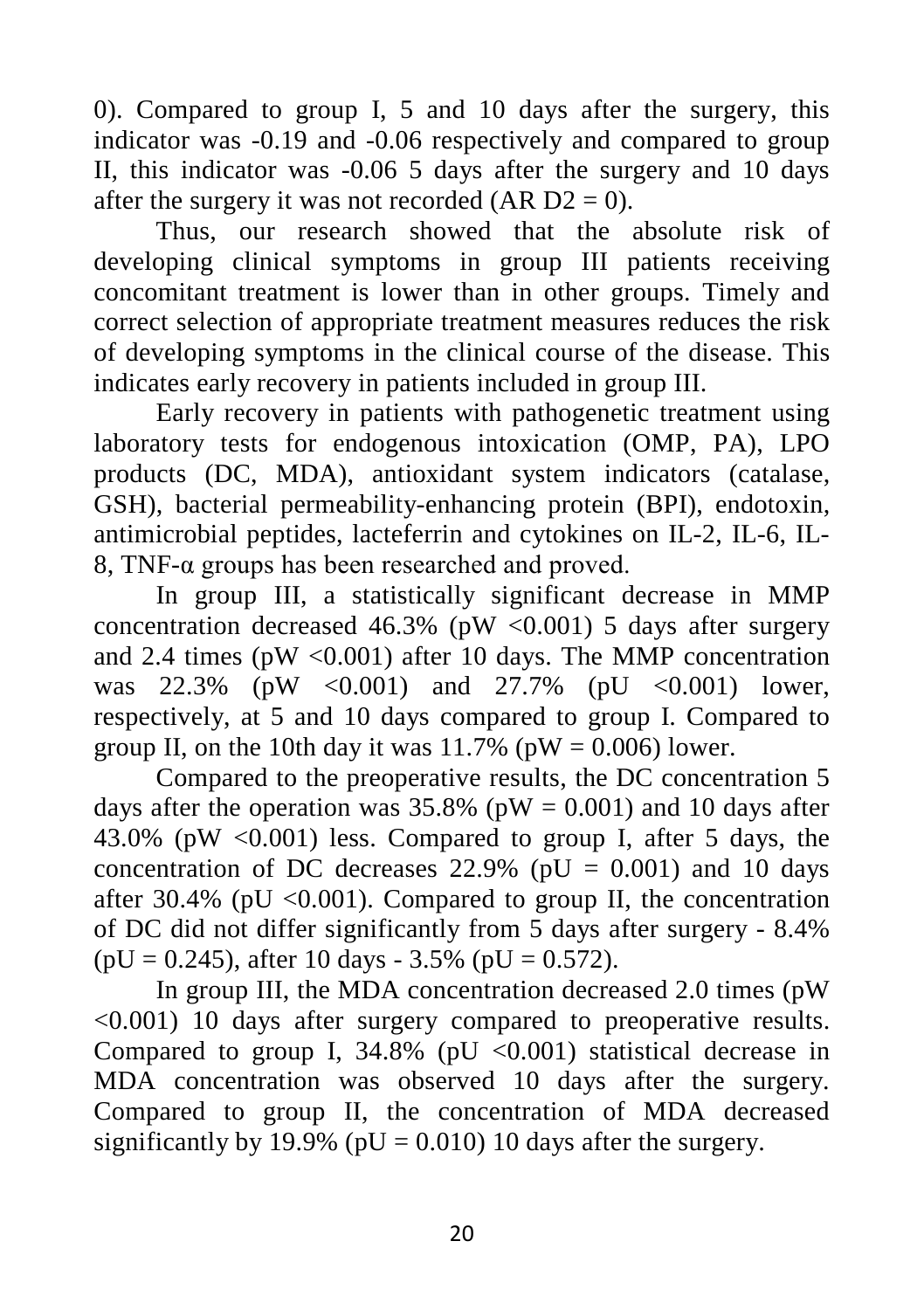In group III, compared to preoperative results, PA levels decreased 2.5 times ( $pW < 0.001$ ) 5 days after surgery and 4.4 times (pW  $\langle 0.001 \rangle$ ) 10 days after surgery. In this group, PA was 25.2%  $(pU = 0.001)$  and 42.4% (pU < 0.001) lower, respectively, on the 5th and 10th days compared to group I. Compared to group II, the level of PA on the 10th day decreased by  $14.8\%$  (pW = 0.002).

In group III, catalase activity increased by 38.6% (pW  $\langle 0.001 \rangle$  5 days and by 66.3% (pW  $\langle 0.001 \rangle$  10 days after surgery. In this group, on the 10th day, the catalase activity increased by 20.3% (pU <0.001) compared to group I and by  $6.9\%$  (pU = 0.135) compared to group II.

In group III, compared with preoperative results, on the 10th day  $78.8\%$  (pW <0.001) increase was observed in GSH concentration. On the 10th day, the concentration of GSH in this group increased  $26.1\%$  (pU < 0.001) compared to I group and 8.0%  $(pU = 0.055)$  compared to II group.

In the main group of patients IL-2, IL-6, IL-8 TNF- $\alpha$ increased 3.4 times, 2.5 times; 2.2 times and 4.2 times (Pw  $\lt 0$ , 001;  $P<sub>U</sub> < 0.001$  respectively compared to the preoperative period, and the corresponding day of group I.

In group III, on the 5th and 10th days, the concentration of IL-2 in the background of treatment is significantly lower than in group I and they are 2.5 times (pU  $\langle 0.001 \rangle$  and 5.1 times (pU <0.001) less respectively. Compared to group II, the concentration of IL-2 decreased 27.2% ( $pU = 0.001$ ) on the 5th day and 26.9%  $(pU = 0.012)$  on the 10th day.

In this group, on the 5th and 10th days, the concentration of IL-6 decreased 2.0 times (pU  $\langle 0.001 \rangle$  and 4.9 times (pU  $\langle 0.001 \rangle$ ) respectively, compared to group I. Compared with group II, it decreased by 11.4% ( $pU = 0.172$ ) on the 5th day and by 29.8% ( $pU$  $\leq 0.001$ ) on the 10th day.

In the main group, the concentration of TNF- $\alpha$  decreased significantly - 2.4 times ( $pW < 0.001$ ) 2 days after surgery and 4.2 times ( $pW < 0.001$ ) (Table 1) 10 days after surgery.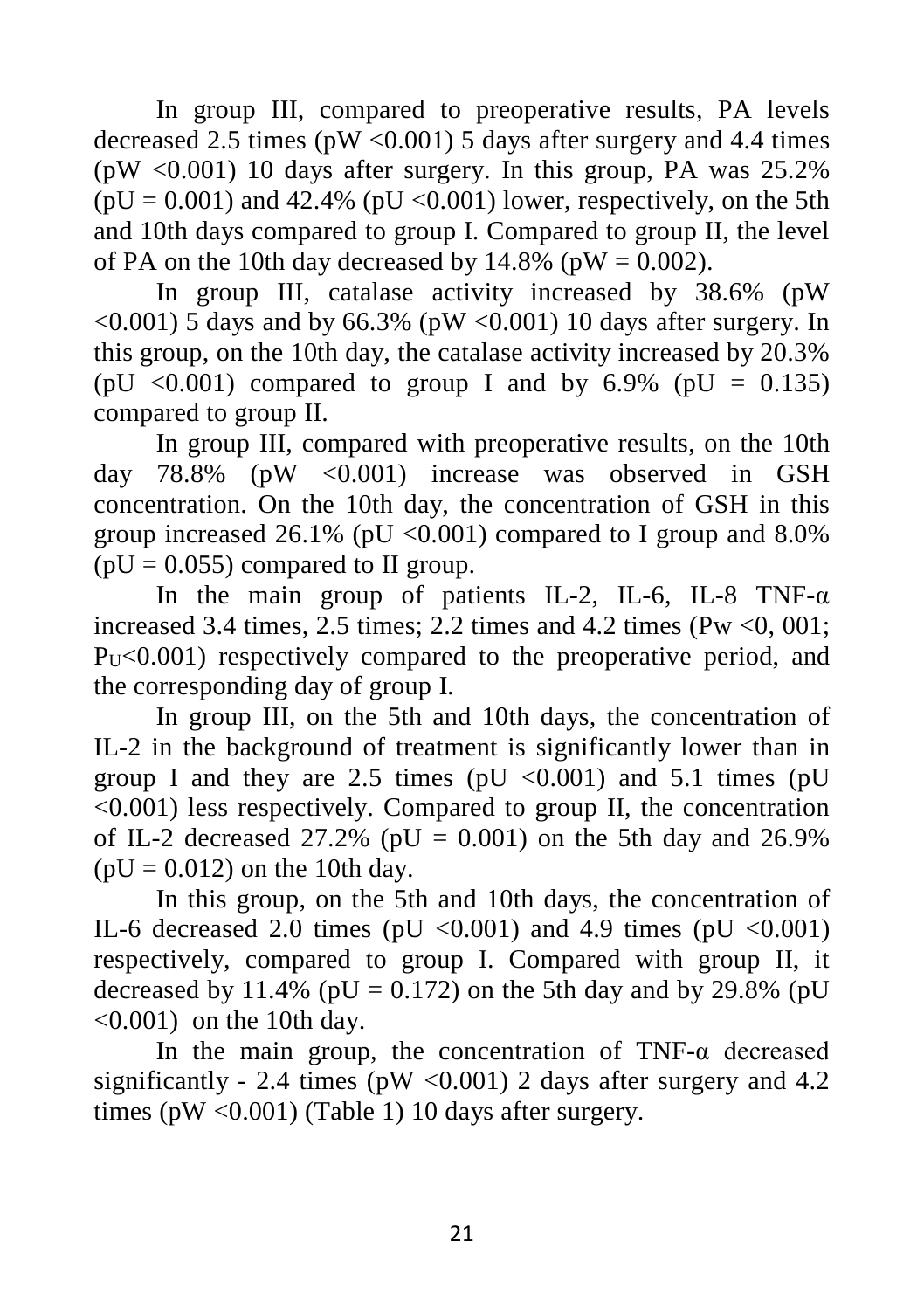Table 1

Changes of TNF in groups at different stages of generalized purulent peritonitis  $M + m (M_{min}-M_{max})$ 

| $P^{\text{eff}}$ $P^{\text{eff}}$ $P^{\text{eff}}$ $P^{\text{eff}}$ $P^{\text{eff}}$ $P^{\text{eff}}$ $P^{\text{eff}}$ $P^{\text{eff}}$ $P^{\text{eff}}$ $P^{\text{eff}}$ |                                     |                                 |                                   |                                      |               |
|---------------------------------------------------------------------------------------------------------------------------------------------------------------------------|-------------------------------------|---------------------------------|-----------------------------------|--------------------------------------|---------------|
| Indicator                                                                                                                                                                 | Group<br>Stage                      |                                 | Н                                 | Ш                                    | Control       |
|                                                                                                                                                                           | Preseptic<br>(reactive)             | $14,4 \pm 1,2$<br>$11,4-20,3*$  | $15,4{\pm}1,1$<br>$(10,3-18,0)^*$ | $15.9 \pm 1.5$<br>$(9,6-21,1)^*$     |               |
| TNF- $\alpha$                                                                                                                                                             | Septic<br>(toxic)                   | $28.7 \pm 2.1$<br>$5,1-47,0*$   | $29.2 \pm 1.1$<br>$(19.7-39.8)^*$ | $30.5 \pm 1.4$<br>$(16,6-40,2)*$     | $4.4 \pm 0.5$ |
|                                                                                                                                                                           | Shock prone<br>Septic<br>(terminal) | $38,0{\pm}7,8$<br>$22,5-56,4**$ | $43,1\pm 6,9$<br>$(23,1-60,8)$ ** | $45,7 \pm 11,6$<br>$(22.6 - 59.6)^*$ | $(2,8-7,6)$   |

*Note: -Statistical difference relative to the Control Group \* - p <0.001 -Statistical accuracy of the difference relative to the Control Group \*\* p <0.05*

In Group III, IL-8 concentration decreased  $36.4\%$  (p<sub>W</sub> = 0.001) on the 5th day and 2.2 times ( $pw < 0.001$ ) on the 10th day after the surgery. In this group, on the 5th and 10th days IL-8 concentration decreased by 35.9% (pU=0.001) and 41.0% (pU  $\langle 0.001 \rangle$  respectively compared to group I. Compared to Group II, the concentration of IL-8 decreased by 17.9 (pU = 0.093) and 19.3% (pU = 0.006) after 5 days (Table 2).

Table 2

Changes of IL-8 in different stages of generalized purulent peritonitis  $M+m$  ( $M_{min}-M_{max}$ )

| ------- <i>--</i> -----<br>$\sim$ $\sim$ $\sim$ $\sim$ $\sim$ $\sim$ $\sim$ $\sim$ |                                     |                                   |                                   |                                  |                                 |
|------------------------------------------------------------------------------------|-------------------------------------|-----------------------------------|-----------------------------------|----------------------------------|---------------------------------|
| Indicator                                                                          | Group<br>Mərh                       |                                   | П                                 | Ш                                | Control                         |
|                                                                                    | Preseptic<br>(reactive)             | $62,6{\pm}5,1$<br>39,6-79,6*      | $70,1\pm 6.9$<br>$40,8 - 86,0$ ** | $71,6 \pm 6,4$<br>$35,5 - 89,7*$ |                                 |
| $IL-8$                                                                             | Septic<br>(toxic)                   | $79,0{\pm}6.7$<br>$29.5 - 145.7*$ | $83.5 \pm 5.1$<br>$44,0-140,2*$   | $88.7 \pm 7.2$<br>45,5-135,4*    | $35,2{\pm}2,9$<br>$(17,6-45,1)$ |
|                                                                                    | Shock prone<br>Septic<br>(terminal) | $164.9 \pm 47.0$<br>84,5-290,5**  | $169.7 \pm 72.3$<br>91,2-296,4**  | $175,4 \pm 62,7$<br>101-300*     |                                 |

*Note: -Statistical difference relative to the Control Group \* - p <0.001 -Statistical accuracy of the difference relative to the Control Group \*\* p <0.05*

In group III, in 10 days lactoferrin from antimicrobial peptides decreased 2.3 times, endotoxin 2.7 times, and BPI 2.9 times  $(p_U)$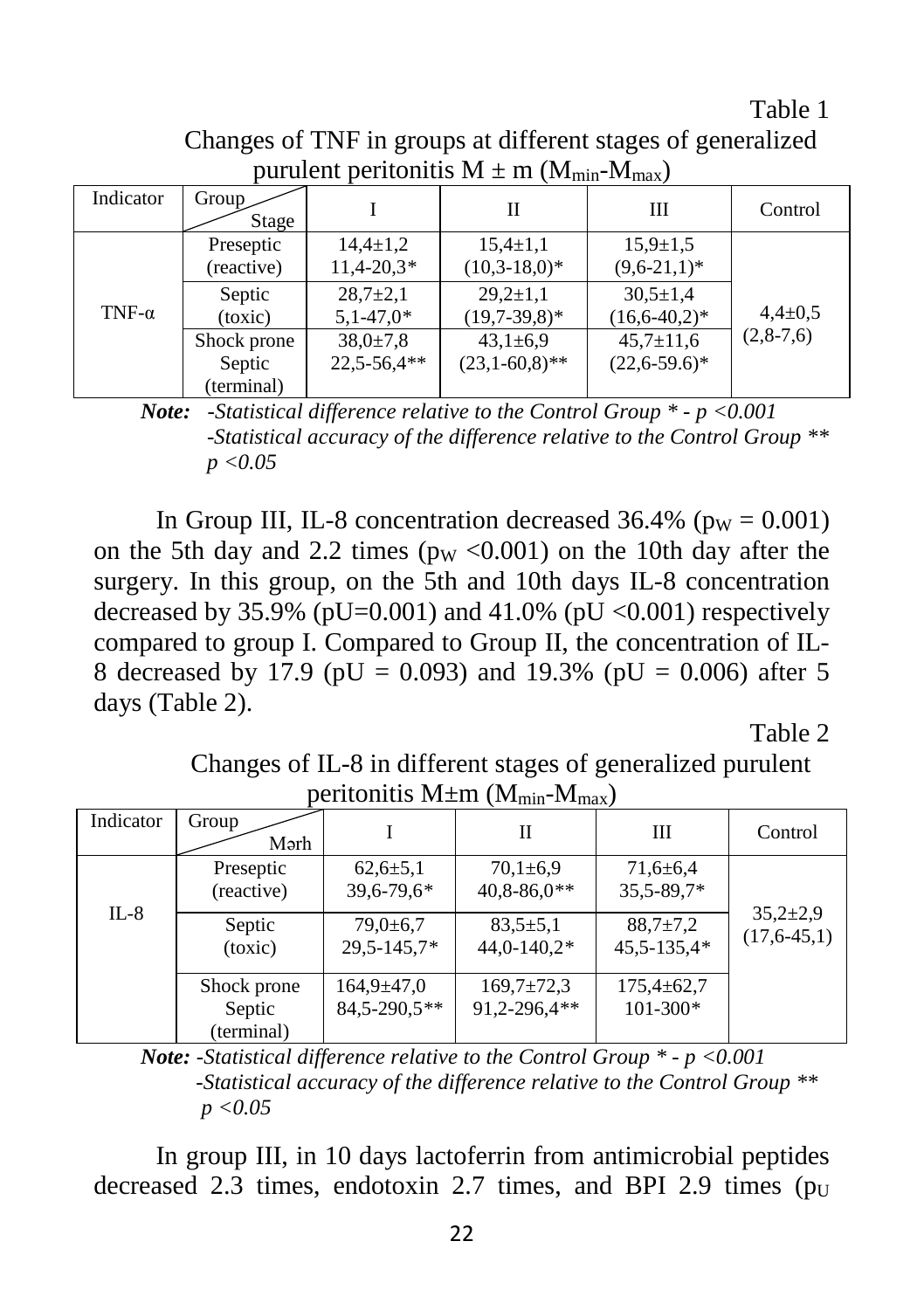$\leq 0.001$ , Pw  $\leq 0.001$ ) both relative to the preoperative indicators and the corresponding days of group I. It indicates the adequacy of treatment .

The results of our research give reason to say that modern tactics and strategies for the development of purulent peritonitis require a comprehensive etiological, pathogenetic, detoxificating, immunocorrecting, efferent and enzyme therapy.

## **Correlation between endogenous intoxication indicators, cytokine profile, antimicrobial peptides and clinical signs in generalized purulent peritonitis**

Correlation between endogenous intoxication indicators, antimicrobial peptides and cytokine profile at different stages in patients with generalized peritonitis have been evaluated (Table 3).

Table 3

| Göstəricilər | p            | Temperatur | Ağrı     | Ürəkbulanma | Qusma     | <b>B.Parez</b> |
|--------------|--------------|------------|----------|-------------|-----------|----------------|
| DK           | ρ            | $-0.053$   | 0,033    | 0,075       | $-0,007$  | $-0,073$       |
|              | p            | 0.634      | 0.766    | 0.505       | 0.951     | 0.517          |
| <b>MDA</b>   | $\rho$       | $-0,102$   | 0,063    | 0,077       | 0,100     | $-0,194$       |
|              | p            | 0.362      | 0.576    | 0.494       | 0.372     | 0.081          |
| Katalaza     | P            | $-0.005$   | $-0,038$ | $-0.135$    | 0,110     | $-0,046$       |
|              | p            | 0.961      | 0,735    | 0.227       | 0,327     | 0,680          |
| <b>GSH</b>   | ρ            | 0,008      | 0,086    | $-0,037$    | 0.148     | 0,057          |
|              | p            | 0.942      | 0,442    | 0,739       | 0,185     | 0,612          |
| OMP          | ρ            | 0.136      | 0,026    | 0.038       | 0,089     | 0,125          |
|              | p            | 0,222      | 0,817    | 0,735       | 0,429     | 0,262          |
| PA           | $\mathsf{p}$ | 0,112      | $-0,025$ | $-0,163$    | 0,027     | $-0,045$       |
|              | р            | 0,315      | 0,821    | 0,143       | 0,810     | 0,686          |
| $II-2$       | P            | 0,128      | 0,016    | $-0.110$    | $-0.302*$ | 0,010          |
|              | p            | 0,401      | 0,915    | 0,474       | 0,044     | 0,948          |
| $II-6$       | ρ            | 0.156      | $-0.142$ | 0.018       | $-0.094$  | $-0.239$       |
|              | p            | 0,306      | 0,352    | 0,907       | 0,539     | 0,114          |
| $II-8$       | ρ            | 0.024      | 0.144    | $-0.135$    | $-0.132$  | 0,159          |
|              | p            | 0,878      | 0,345    | 0,375       | 0,387     | 0,298          |
| TNF-a        | $\mathsf{P}$ | 0.285      | 0,150    | $-0.227$    | $-0,199$  | $-0,028$       |
|              | p            | 0,058      | 0,325    | 0,134       | 0,190     | 0,857          |
| Laktoferrin  | ρ            | 0,046      | 0,059    | 0,058       | $-0,091$  | 0,330          |
|              | p            | 0.825      | 0,776    | 0,778       | 0,657     | 0,100          |
| Endotoksin   | P            | $-0,169$   | 0,137    | 0,035       | 0,111     | 0,249          |
|              | p            | 0.409      | 0,505    | 0,866       | 0,590     | 0,220          |
| <b>BPI</b>   | ρ            | $-0,501**$ | 0,169    | $-0.081$    | 0,013     | 0,104          |
|              | p            | 0,009      | 0,409    | 0,694       | 0,950     | 0,612          |
|              |              |            |          |             |           |                |

Correlation between clinical signs and indicators

The study of the correlations between both clinical signs and biochemical indicators of all patients involved in the research showed that the reduction in BPI in these patients was accompanied by high temperature ( $\rho = -0.437$ ;  $p = 0.002$ ). Vomiting ( $\rho = 0.327$ ; p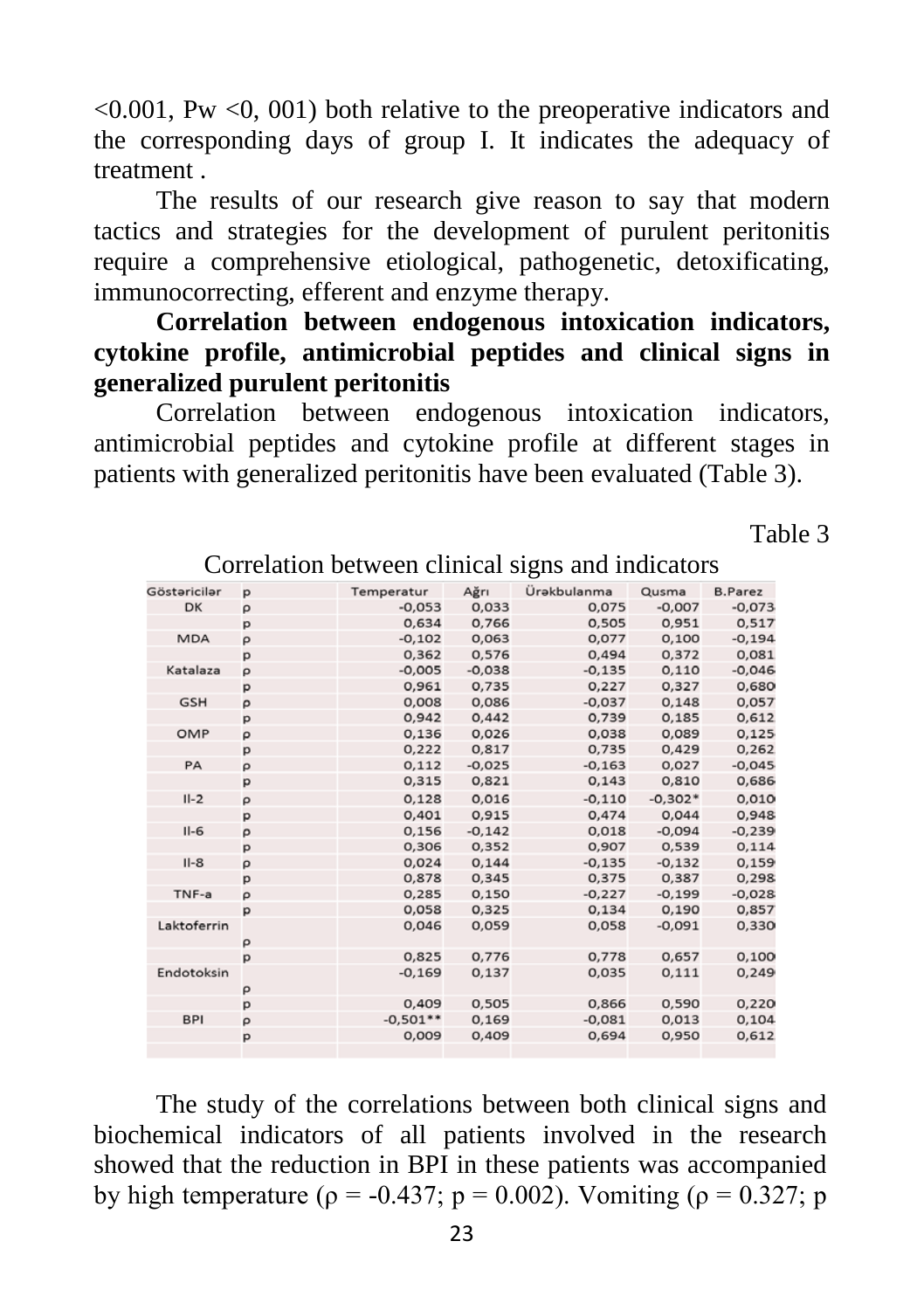$= 0.001$ ) may also increase in patients with nausea. A positive correlation was shown between MDA with DC ( $\rho = 0.343$ ; p<0.001), MMP ( $\rho = 0.415$ ; p < 0.001), proteolytic activity ( $\rho = 0.313$ ; p = 0.001), IL-2 ( $\rho = 0.484$ ; p < 0.001), IL-6 ( $\rho = 0.359$ ; p = 0.003), IL-8 ( $\rho = 0.308$ ; p = 0.011), TNF- $\alpha$  ( $\rho = 0.506$ ; p < 0.001), lactoferrin ( $\rho =$ 0.514; p<0.001) and BPI ( $\rho = 0.486$ ; p = 0,001). The inverse relationship between the activity of DC and catalase ( $\rho = -0.272$ ; p = 0.005) and the concentration of GSH ( $\rho = -0.276$ ; p <0.004) indicates an acceleration of the generation of active oxygen radicals as a result of weakening of the antioxidant system. The same trend is observed between MDA and these indicators, as there is an inverse relationship between MDA and catalase ( $\rho = -0.368$ ; p <0.001) and GSH ( $\rho = 0.304$ ;  $p = 0.001$ ).

Thus, in addition to traditional treatment in patients, the complex application of immunotherapy prevents immunodeficiency and cytokine imbalance, reduces endogenous intoxication, stabilizes LPO processes, prevents enteral deficiency and restores the basic functions of the small intestine, allows correction of clinicallaboratory indicators of systemic inflammatory process, reduces the risk of postoperative sepsis and endotoxicosis and reduces lethality indicators. Early prediction of the course and development of peritonitis, early postoperative complications can help to the timely implementation of a well-optimized intensive care program and the development of a specific treatment program, taking into account changes in immune status, cytokine profile, lipid peroxidation processes, organ failure and endotoxicosis. This treatment program can be considered as timely and correct application of efferent and enzyme therapy.

Based on the above-mentioned facts, we have developed an algorithm-computer software schedule accurately and correctly reflecting the provisions of the diagnostic and treatment program. (Figure 1.)

Long-term researches have shown that 46 out of 97 patients had various types of chronic, sometimes exacerbated pathologies in the abdomen or other areas. The most common of these (20 patients) was conjunctival obstruction and 12 out of those patients underwent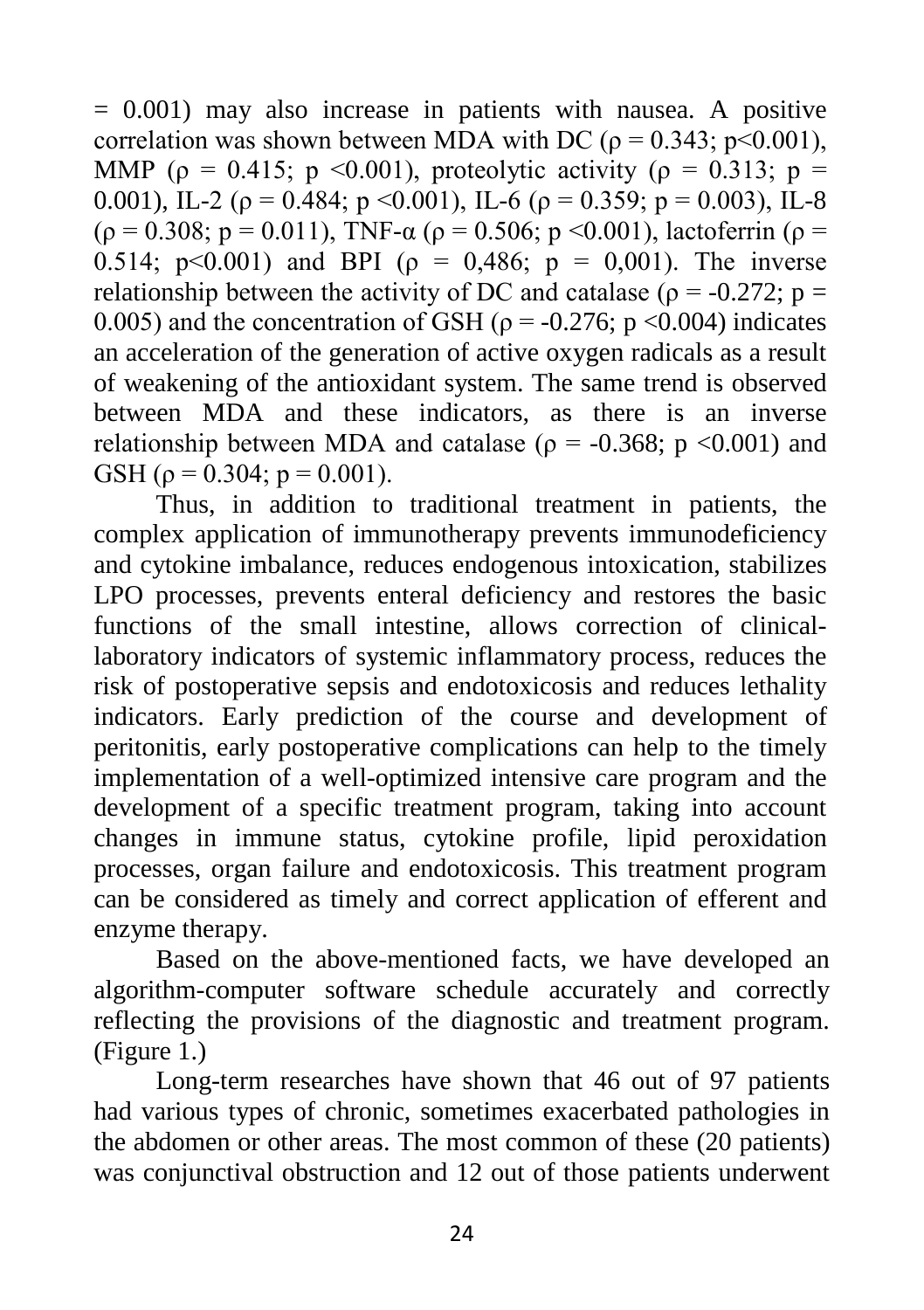repeated surgery. Studies show that complications are most common (58.6%) in patients haven't undergone to plasmapheresis or cryopheresis. The results of long-term laboratory tests showed that the indicators continued to exceed the norm in these patients.

The results of long-term laboratory tests of the members of the Control Group also revealed some interesting points. Thus, noting the tendency of the results of laboratory tests to be high in the initial examinations, in the long run, 4 out of 16 people developed peritonitis, 3 - destructive appendicitis and 3 - destructive cholecystitis and they underwent surgery.



**Figure 1. Table of prognostic and therapeutic algorithms of generalized purulent peritonitis.**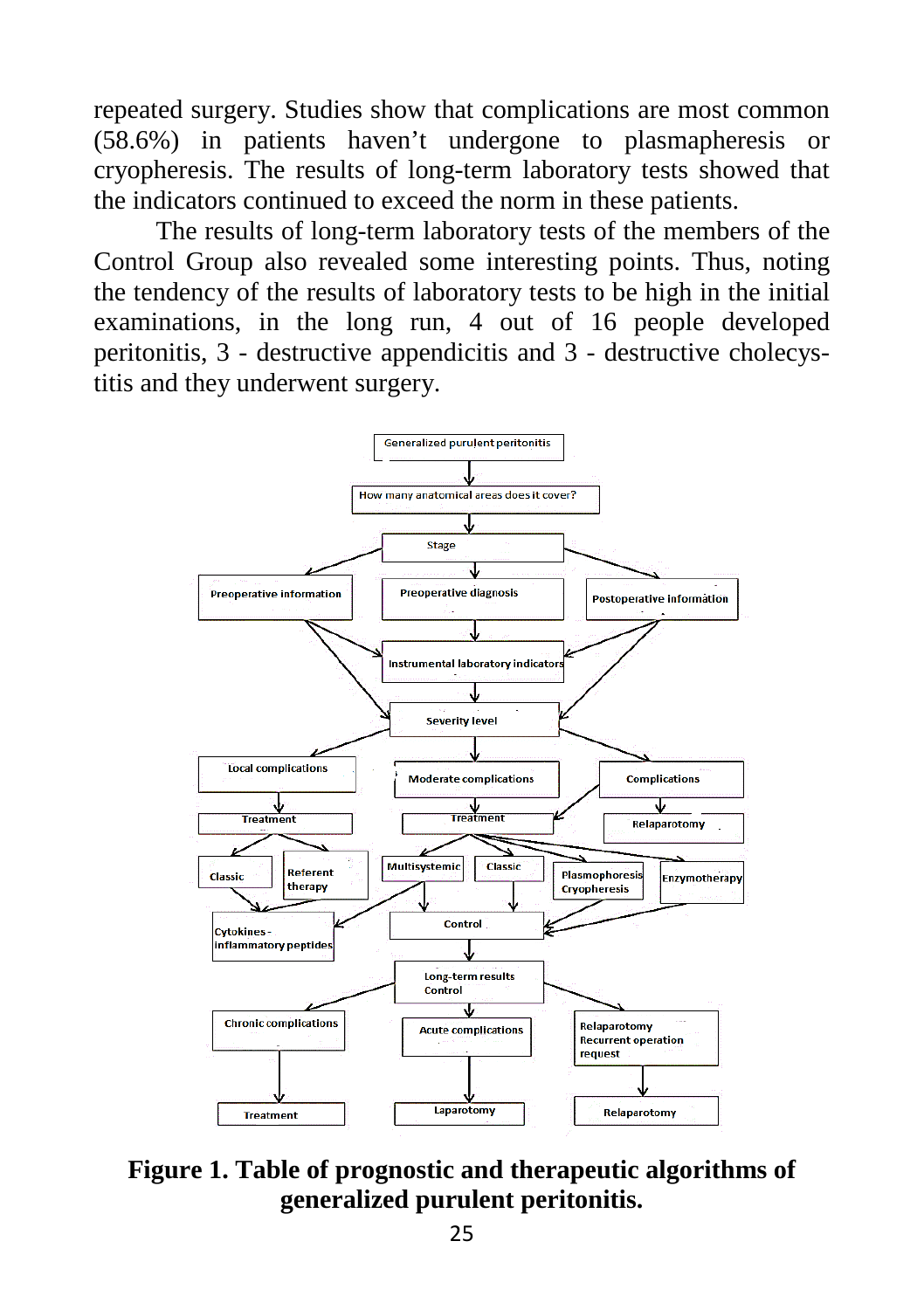Thus, the comprehensive treatment of patients with generalized purulent peritonitis allows to obtain good and desirable results and it is the evidence of solution of the problem on a pathogenetic basis proved by the mentioned laboratory examinations.

#### **CONCLUSIONS**

1. Endogenous antimicrobial peptides and some cytokines play an important role in the pathogenesis of generalized purulent peritonitis and are considered adequate indicators for optimal evaluation of treatment outcomes. Representatives of antimicrobial peptides in the blood serum of patients comprising III group treatment - lactoferrin, endotoxin, BPI decreased by 2.3 times, 2.7 times and 2.9 times  $(p_w < 0.001)$  respectively, while IL-2, IL-6 and IL-8 TNF- $\alpha$  decreased 3.4 times, 2.5 times, 2.2 times, and 4.2 times,  $(p_w < 0.001)$  respectively compared to Group I. It proved the adequacy of the treatment [1,2,3,4,7,9,10,11,12].

2. In the case of generalized purulent peritonitis, the maintenance of a naso-enteral probe for the purpose of decompression, enteral nutrition and enzymotherapy is added to the surgical protocol. Patient included n Group III was confirmed to have a good postoperative period based on results of analyzes [5,6].

3. Basic treatment of generalized purulent peritonitis is guaranteed when combined with efferent therapy and enzymotherapy. Clinical improvement and early recovery occurs in patients of Group III included in the research [4,5,7,13].

4. Adequate diagnosis, prognosis and optimization of treatment of generalized purulent peritonitis can be achieved only if carried out according to the algorithm program [6,14,15].

5. It was proved that development of various complications even requiring relaparathomy was observed in the early postoperative period in 18.8% patients and in the long-term period in 43.4% patients during postoperative follow-up and 58.6% were found to be in patients receiving classical treatment. This provides a basis for the regular medical check-up of these patients in the postoperative period [8].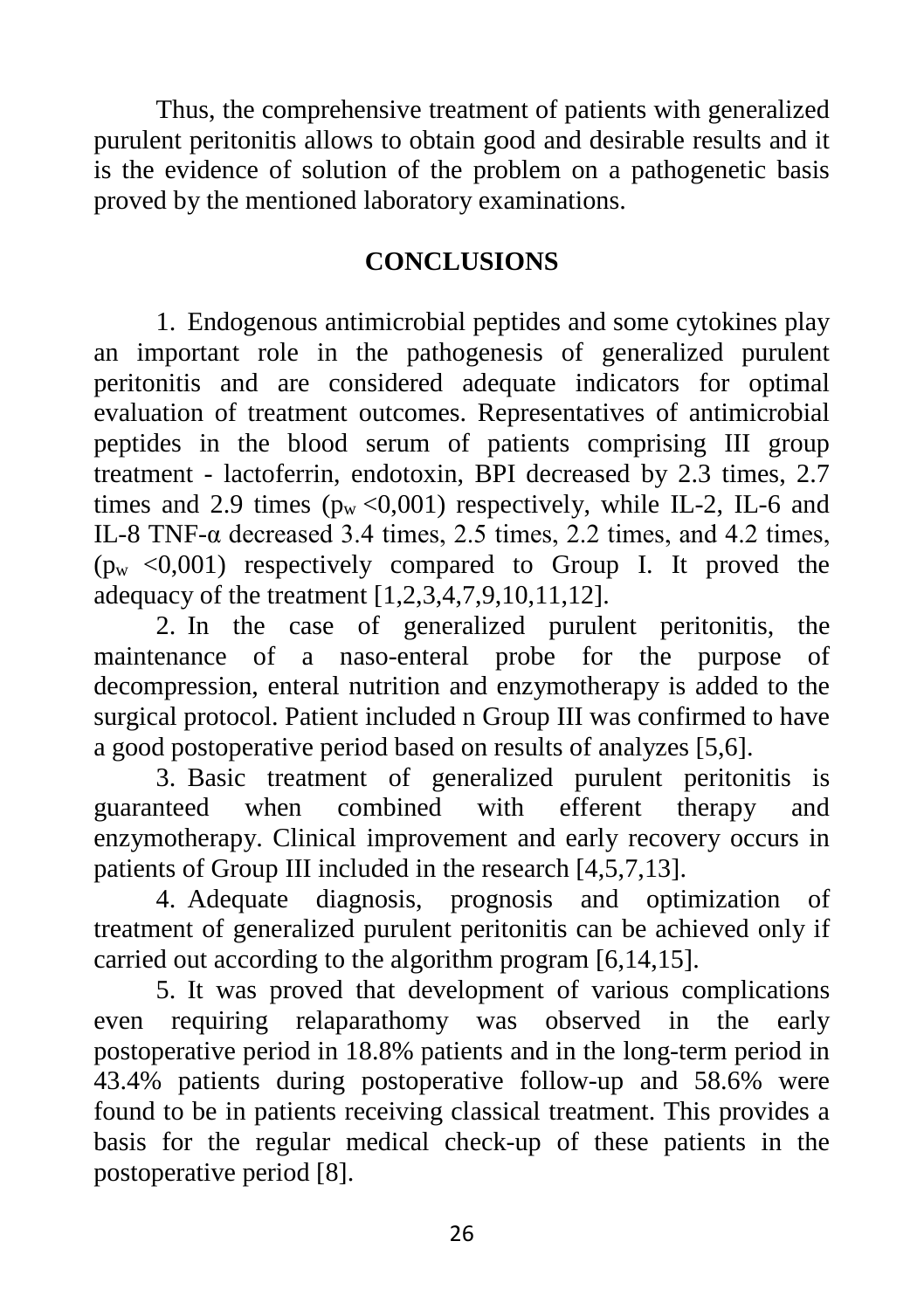## **PRACTICAL RECOMMENDATIONS**

1. In order to predict the development and complications of generalized purulent peritonitis, it is recommended to determine the indicators of LPO reactions reflecting the level of endogenous intoxication, medium molecular weight peptides, proteolytic activity, AMP and inflammatory cytokines in acute pathologies of the abdominal organs.

2. With generalized purulent peritonitis, drainage of the gastrointestinal tract is one of the important conditions for the timely restoration of immunodeficiency, multiple organ failure and homeostasis in general.

3. It is recommended to study and select the effective treatment of generalized purulent peritonitis in accordance to the developed algorithmic scheme.

4. Persistent treatment of generalized purulent peritonitis can be achieved through a combination of efferent and enzyme therapy.

# **List of published scientific works on the topic of the dissertation**

1. Мамедова Э.Т., Мамедов А.М., Кулиев М.Р. Перитонит: Распространение, классификация и некоторые вопросы патогенеза. Azərbaycan Təbabətinin müasir nailiyyətləri 2016. №1, səh. 31-35. (məqalə)

2. Məmmədova E.T., Məmmədov Ə.M., Nəsirov M.Y., Ağayev R.M., Quliyev M.R. İrinli peritonitin müxtəlif mərhələlərində qanda və peritoneal ekssudatda toksiki maddələrin qatılığının dəyişmə xüsusiyyətləri.. Cərrahiyyə jurnalı №4, 2016, səh 9-12 Bakı. (məqalə)

3. Мамедов А.М., Мамедова Э.Т., Эйвазова К.А., Кулиев М.Р. Патогенетическая значимость показателей синдром системной воспалительной реакции, перекисного окисление липидов и цитокинов при гнойном перитоните.

27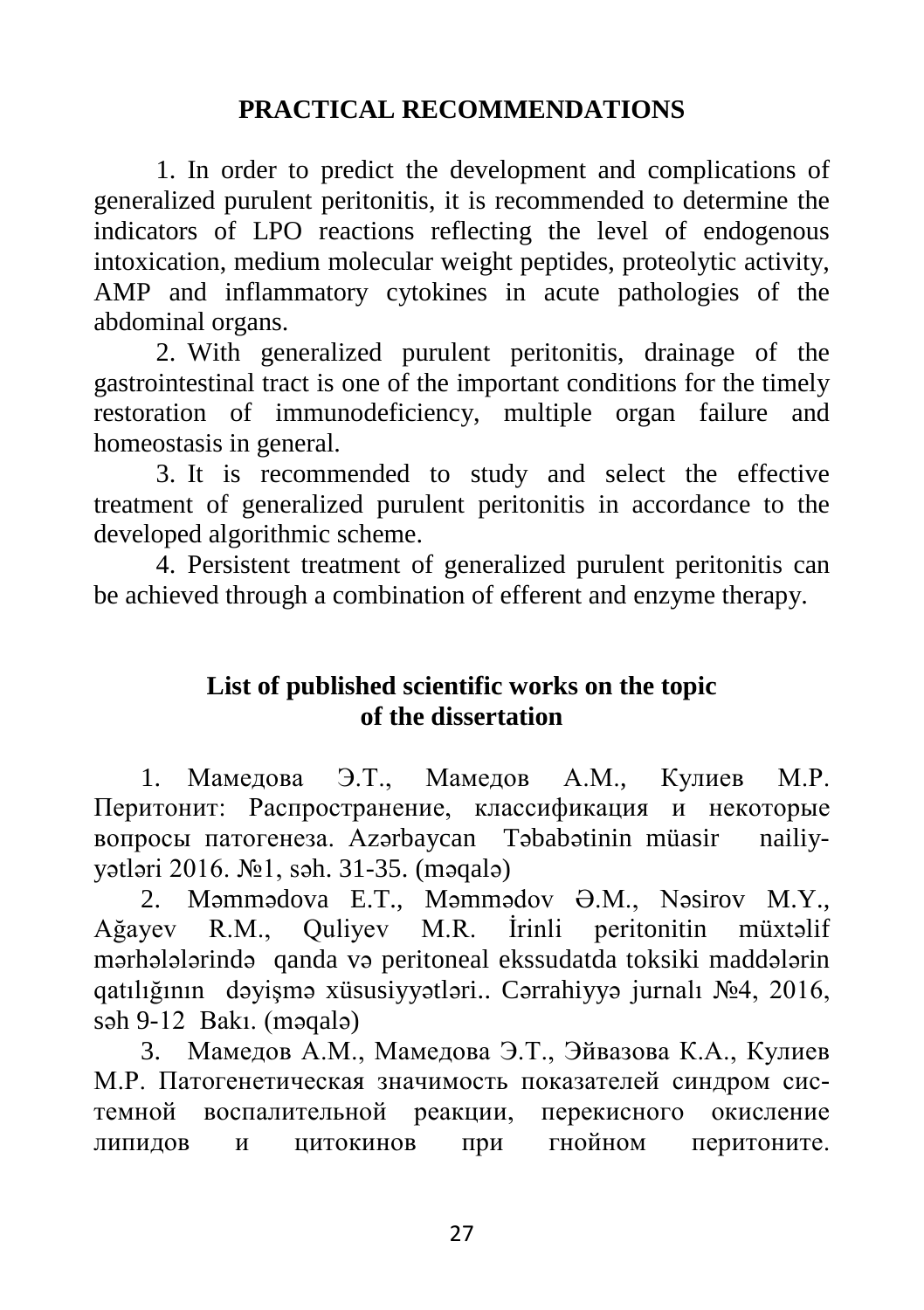Международный научно - практический журнал хирургия, Восточная европа, 2016, том 5, №1, -ст. 57-60. (məqalə)

4. Məmmədova E.T., Məmmədov Ə.M., Quliyev M.R., Tahirova Z.A., Lətifova L.V. İrinli peritonitin müxtəlif mərhələlərində qanda lipid peroksidləşməsi məhsulları və orta molekul çəkili peptidlərinin qtılığının dəyişmə xüsusiyyətləri., Əziz Əliyevin 120 illiyinə həsr olunmuş elmi-praktik konfrans. 2017. -s. 336-338. Bakı. (tezis)

5. Мамедова Э.Т. Уровни цитокинов при распространенном гнойном перитоните и методы иммунокоррекции Клиническая Хирургия 2020. № 11-12, ст 54-61(məqalə).

6. Мамедова Э.Т. Показатели эндогенной интоксикации при распространенном перитоните и их коррекция.  $N= 1-2$ , 2021, Клиническая Хирургия ст .39-44. (məqalə)

7. Məmmədova E.T. Yayılmış irinli peritonitin müalicəsində efferent və enzim-terapiyanın əhəmiyyəti Azərbaycan Tibb jurnalı №3, 2021 səh. 87-92. (məqalə)

8. Məmmədova E.T. Peritonitin inkişaf və ağırlaşmalarının proqnostik göstəricilərinin müalicənin seçimində rolu. Cərrahiyyə jurnalı №2-3. 2021 səh. 69-74. (məqalə)

9. Məmmədova E.T., Hacıyev S.H Yayılmış irinli peritonitin müalicəsinin yaxın və uzaq nəticələrinin yaxşılaşdırılma yolları.. Sağlamlıq jurnalı. 2021, №2, -səh. 60-65(məqalə)

10. Məmmədova E.T. The correlation of serum level Malondialdehyde, dienne conjugate, medium molecular weight peptides and proteolitic activity with severity of peritonitis in generalized peritonitis. – Malondialdehid, dien konyuqat, orta molekul çəkili peptidlərin və proteolitik aktivliyin yayılmış peritonitin ağırlıq dərəcəsi ilə korrelyasiyası. İnternatıonal Health Sciences, biomedical and innovative approach congress (2021) (İsarc) Abstract book, pg. 120.(tezis)

11. Məmmədova E.T. The Changes in the content of cytokines in generalized peritonitis - Yayılmış peritonit zamanı sitokin profilinin dəyişməsi. İnternational Black Sea Coastline Countries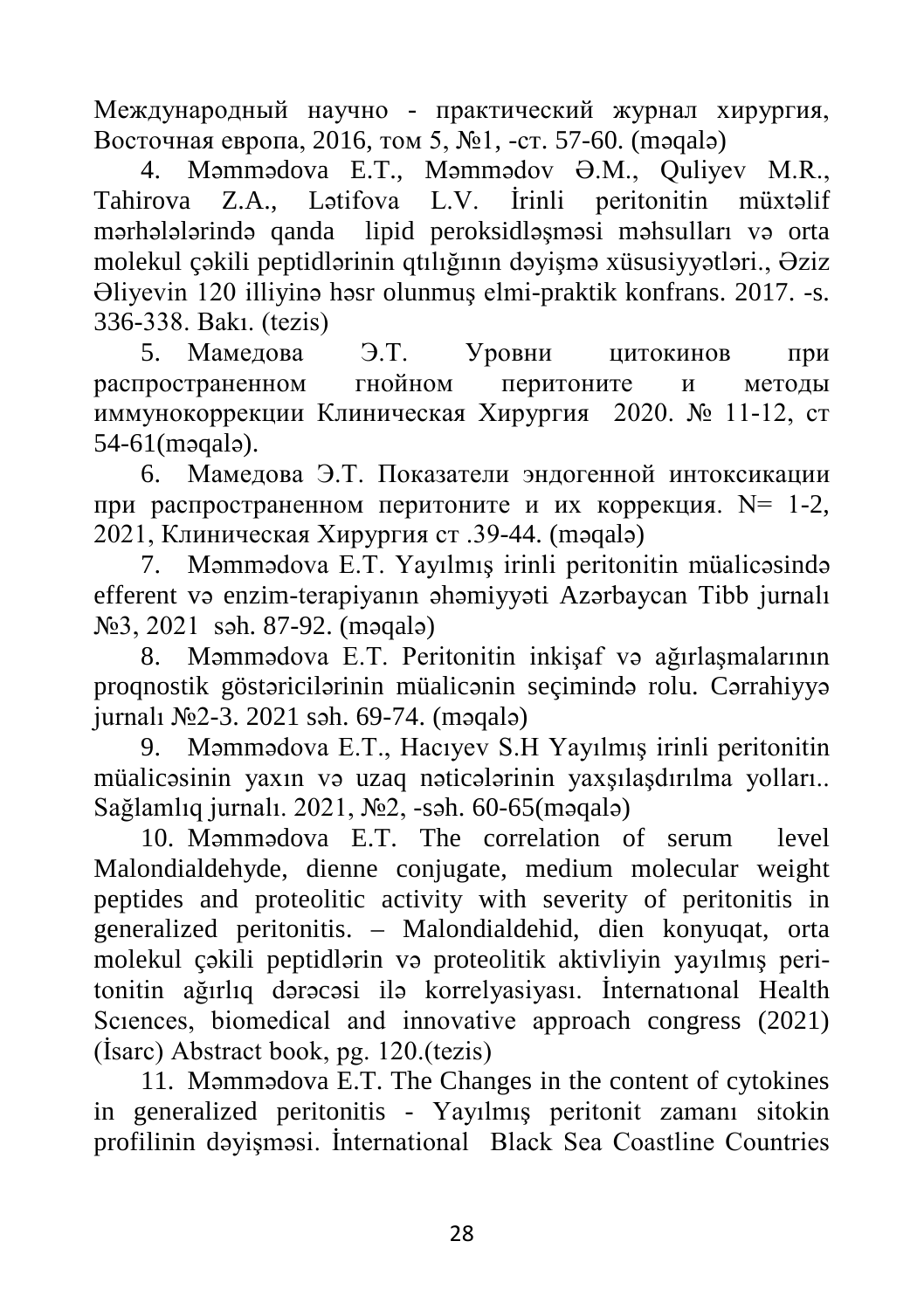Scientific Research Symposium. 2021. Abstracts book. pg. 262 (tezis)

12. Məmmədova E.T. Assessment of the role of endogene antimicrobial peptides in the pathogenesis of generalized purulent peritonitis. –Antimikrob peptidlərin yayılmış irinli peritonitin patogenezində rolunun qiymətləndirilməsi. 4th Health Science and İnnovation Congress. July 5-6 2021. Səh. 753 Baku, Azerbaijan. (tezis)

13. Məmmədova E.T. Camalov F.H., Lətifova L.V. Yayılmış peritonit zamanı endogen intoksikasiya sindromu və qarın boşluğu möhtəviyyatının toksikliyi. T. Ə. Əliyevin 100 illiyinə həsr olunmuş konfrans. 2021, səh. 75-76. (tezis)

14. Məmmədova E.T. Peritonitin inkişaf və ağırlaşmalarının proqnostik göstəricilərinin müalicənin seçimində rolu. Azərbaycan Respublikası Əqli Mülkiyyət Agentliyi. Şəhadətnamə № 04/С-11903 - 21

15. Məmmədova E.T. Yayılmış irinli peritonitin müalicəsində efferent və enzim-terapiyanın əhəmiyyəti. Azərbaycan Respublikası Əqli Mülkiyyət Agentliyi. Şəhadətnamə №04/С - 11904-21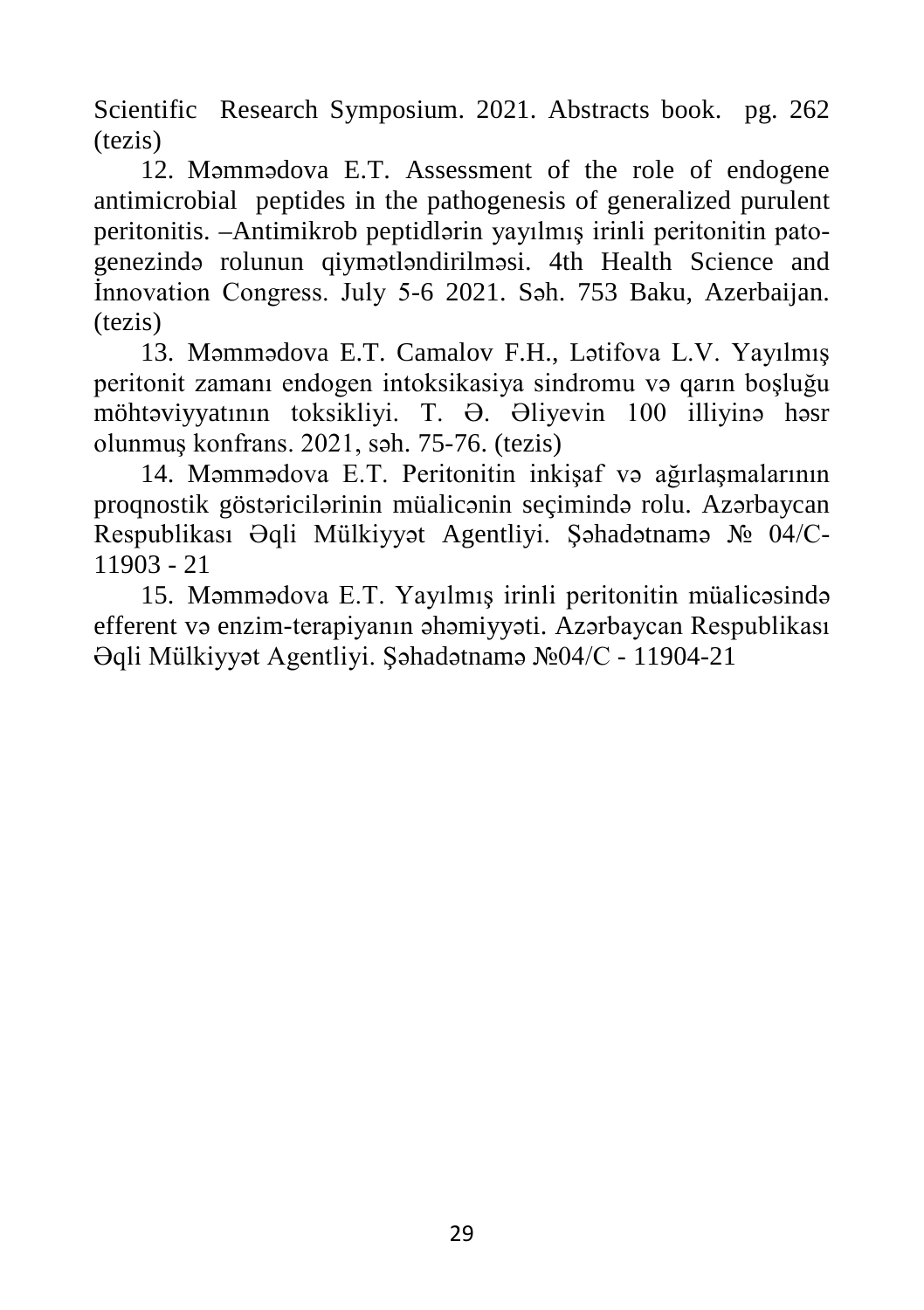# **List of abbreviations**

| AMP           | - antimicrobial peptides                    |
|---------------|---------------------------------------------|
| BPİ           | - bacterial permeability increasing peptide |
| DC            | - dien conjugated                           |
| IL            | - Interleukin                               |
| <b>LPO</b>    | $-$ lipid peroxidation                      |
| <b>MDA</b>    | $-$ malondialdehyde                         |
| <b>MMP</b>    | - median molecular weight peptide           |
| PA            | $-$ proteolitic activity                    |
| TNF- $\alpha$ | - Tumor necrosis factor                     |
|               |                                             |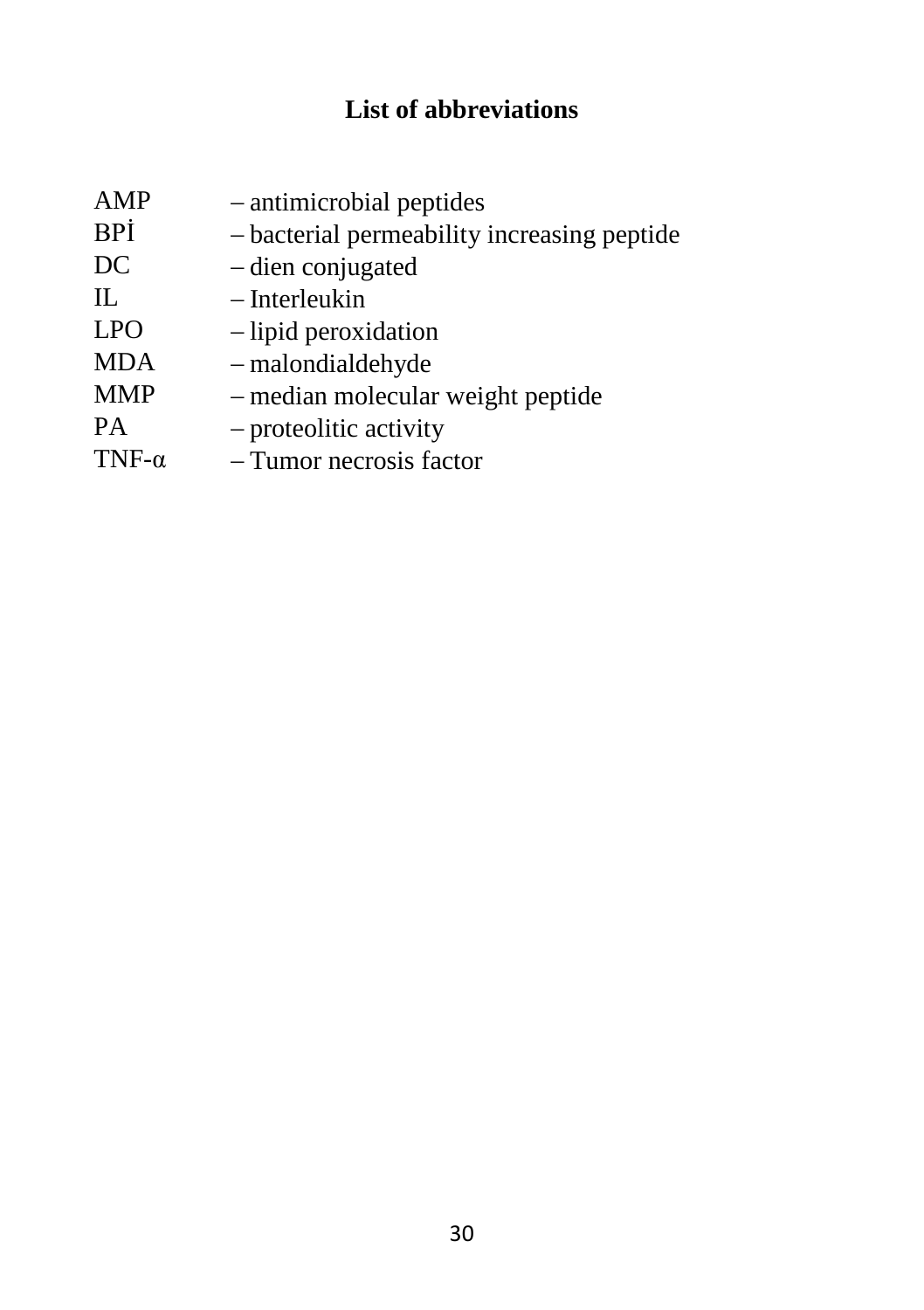The defense will be held on  $\langle \frac{\partial f}{\partial n} \rangle$  may 2022 at  $\langle \frac{\partial f}{\partial n} \rangle$  at the meeting of the Dissertation council ED 2.06 of Supreme Attestation Commission under the President of the Republic of Azerbaijan operating at Azerbaijan Medical University  $\mathcal{O}_P$  or  $\mathcal{O}_P$  and  $\mathcal{O}_P$ 

Address: AZ 1022, Baku. A.Gasımzadeh st., 14(Conference hall).

Dissertation is accessible at the Azerbaijan Medical University Library.

Electronic versions of dissertation and its abstract are available on the official website of the Azerbaijan Medical University (amu.edu.az).

Abstract was sent to the required addresses on « $2\frac{g}{v}$  april, 2022